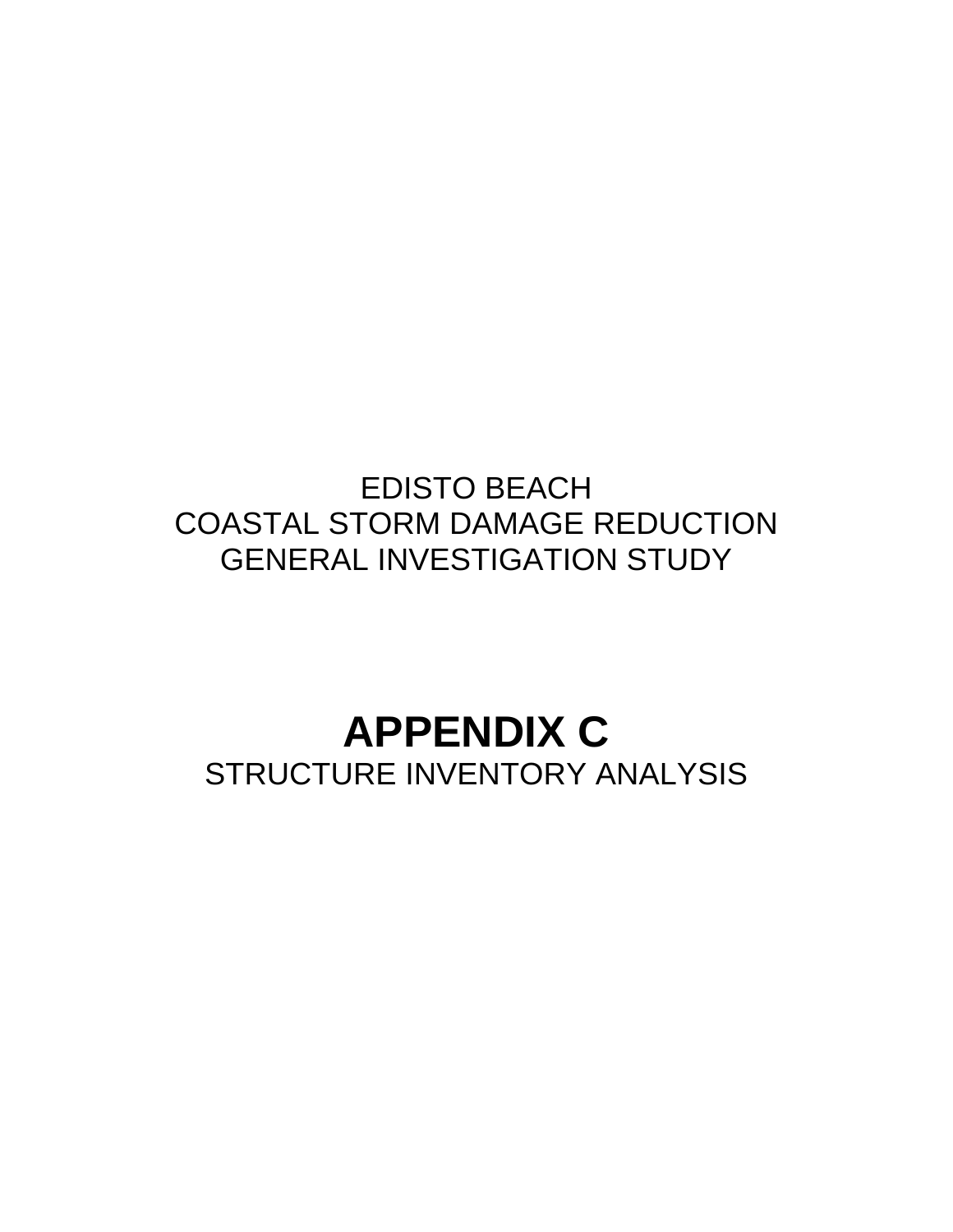# **EDISTO BEACH STRUCTURE INVENTORY ANALYSIS**

# **Colleton County, SC**

*For*

*Charleston District*

*Prepared By:*

# *Andrew Capwell*

*Staff Appraiser*

# *Real Estate Appraisal Branch*

*For*

*U.S. Army Corps of Engineers Savannah District 100 West Oglethorpe Avenue Savannah, Ga. 31401*

Page **1** of **23**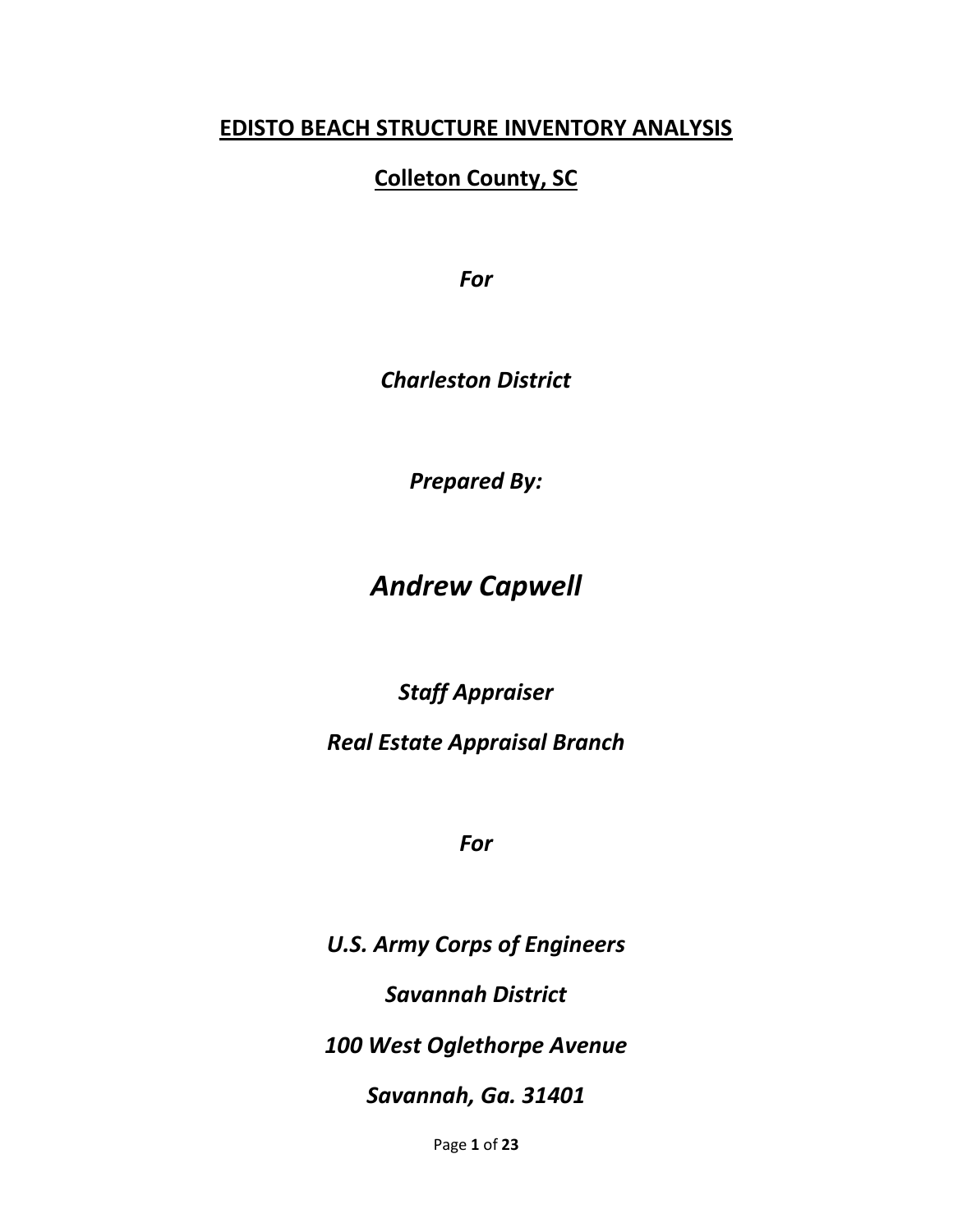#### **INTRODUCTION**

On August 13, 2010 a Structure Inventory Analysis was requested to be conducted by the Mobile and Charleston Districts for Edisto Beach, South Carolina. Edisto Beach last tax assessment was January 01, 2005. The analysis will be based on Current Recorded Sales compared to 2005 Tax Assessed Values for beachfront homes, near shore homes, interior homes, vacant beach front land, vacant near shore land and vacant interior land.

#### **LOCATION**

The Town of Edisto Beach is in southeastern South Carolina, approximately 45 minutes southwest of the City of Charleston. Bounded by Charleston County to the North, Saint Helena Sound to the southwest, and the Atlantic Ocean to the east, Edisto Beach is the barrier island part of Edisto Island which is located in Colleton County.

According to the Edisto Beach Management Plan conducted by the Planning Services Group, Inc., Edisto Beach's beachfront is 4.0 miles (6.4 km) long, and a maximum width, including both high ground and marsh, of 1.5 miles (2.4 km). There are 920 acres of high land and 464 acres of salt marsh. The island is roughly 2.16 square miles, and elevations on the island range from sea level to 20 feet above sea level (9.1 m).

#### **NEIGHBORHOOD CHARACTERISTICS**

Edisto Beach is primarily residential in the form of single and multi-family dwelling units. There is one gated community which was built as a planned unit development. Commercial development is limited and includes a grocery store, restaurants, service station and tourist related retail.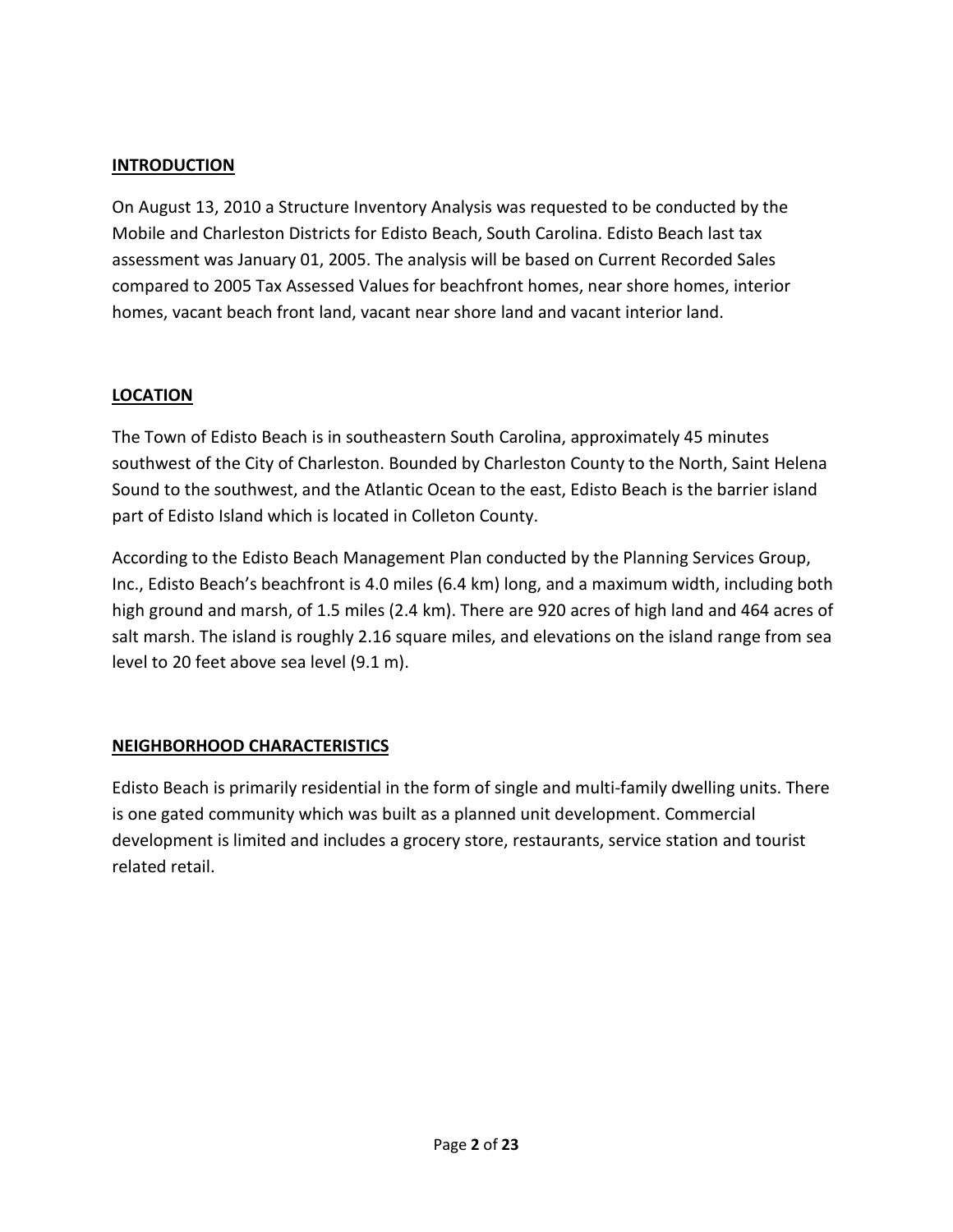#### **SCOPE OF WORK**

The U.S. Army Corps of Engineers will use the current sales within the study area, apply cost approach information using the *Marshall & Swift Residential Cost Handbook* to the current sales and compare them to the 2005 Tax Assessors values to determine a Factor to bring the tax values up to the current sales prices. Information concerning the study area will be gathered from the Colleton County Tax Assessors Office, The Town of Edisto Beach and the Multi-Listing Service. To determine the age and physical characteristics of homes in the study area the Multi-Listing Service and Property Tax Records were used. There were no physical inspections conducted on the individual properties. Only a drive-by inspection of the area was performed.

#### **TERMS**

*Ratio:* The ratio as used in this report refers to the current sales price divided by the 2005 total tax appraised value. The quotient represents the percentage the sales price is from each tax appraised value.

*Factor:* The Factor is that percentage which is applied to the current taxed appraised value that when multiplied is equal to the sales price. In this report, a single factor will be applied to a section of properties to achieve an overall *Ratio* near the target.

*Cost Approach:* A set of procedures through which a value indication is derived for real property improvements by estimating the current cost to construct a replacement for the existing structures, and then deducting physical depreciation from the replacement cost; and adding the estimated land value.

*Replacement Cost:* The estimated cost to construct, at current prices as of the effective appraisal date, a building with utility equivalent to the building being appraised, using modern materials and current standards, design, and layout.

## **ASSUMPTIONS AND LIMITING CONDITIONS**

This report was prepared for the internal use of my employer, the U.S. Army Corps of Engineers. This report is only an effort to statistically update current Edisto Beach, South Carolina structural values and is not considered an appraisal or appraisal report. Therefore, the provisions of USPAP are not applicable in this situation.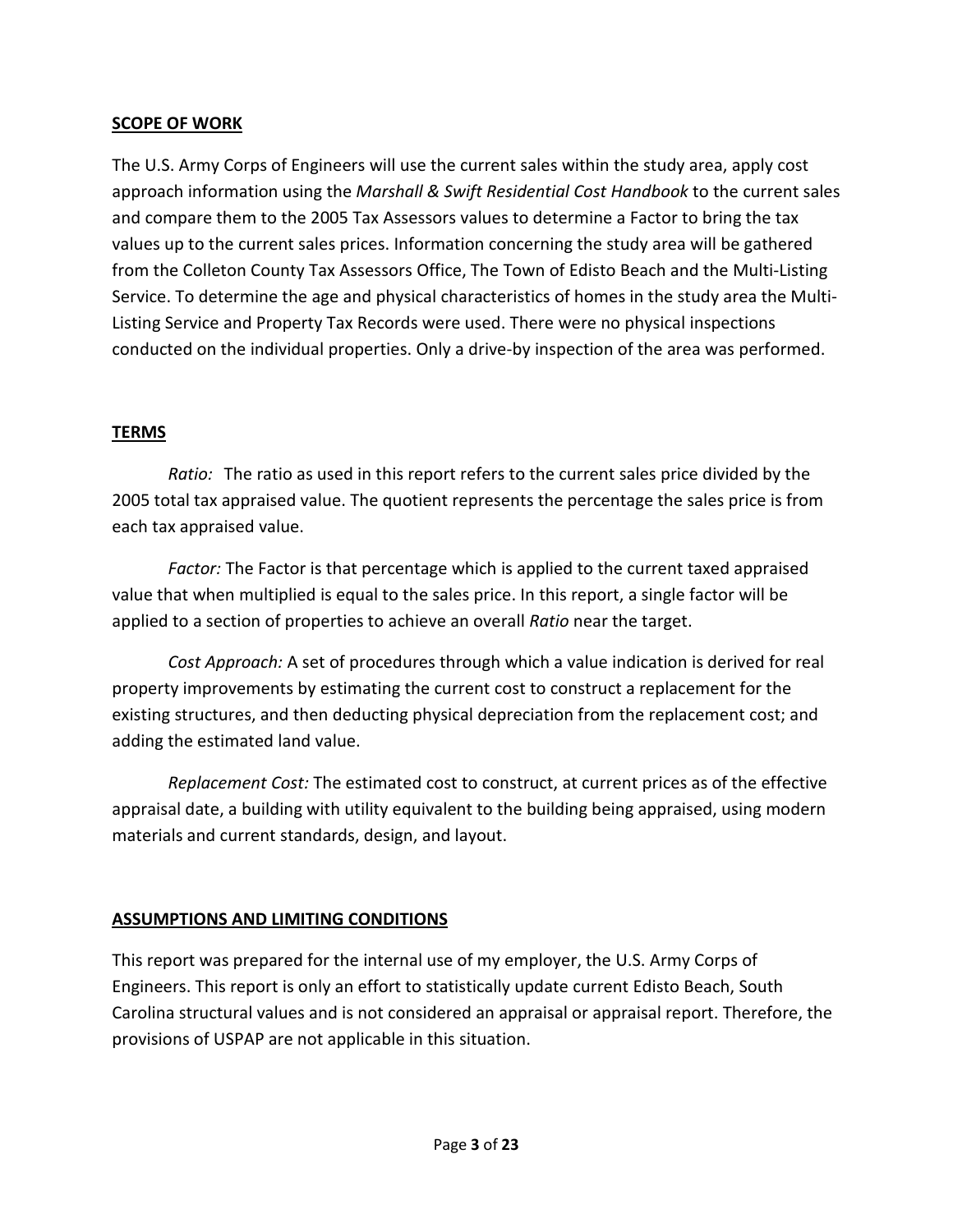## **DETERMINATION OF THE "RATIO" AND "FACTOR" FOR THE STRUCTURE VALUES**

To determine a *Factor* to bring the tax values up to the current sales prices the Multi-Listing Service and the County Tax Assessors Records were used. The County Tax Records have not been re-assessed since January 01, 2005. The number of current sales included: 44 single family residential, 5 condominiums and 16 vacant land sales making a total of 65 current sales. The sales dates included the past prior 12 months to present.

Sales Price/County Tax Appraised Value = Ratio. The quotient (or Factor) represents the percentage the sales price is from the Tax appraised value.

After calculating the Ratio of the 65 current sales the **Factor = 1.27**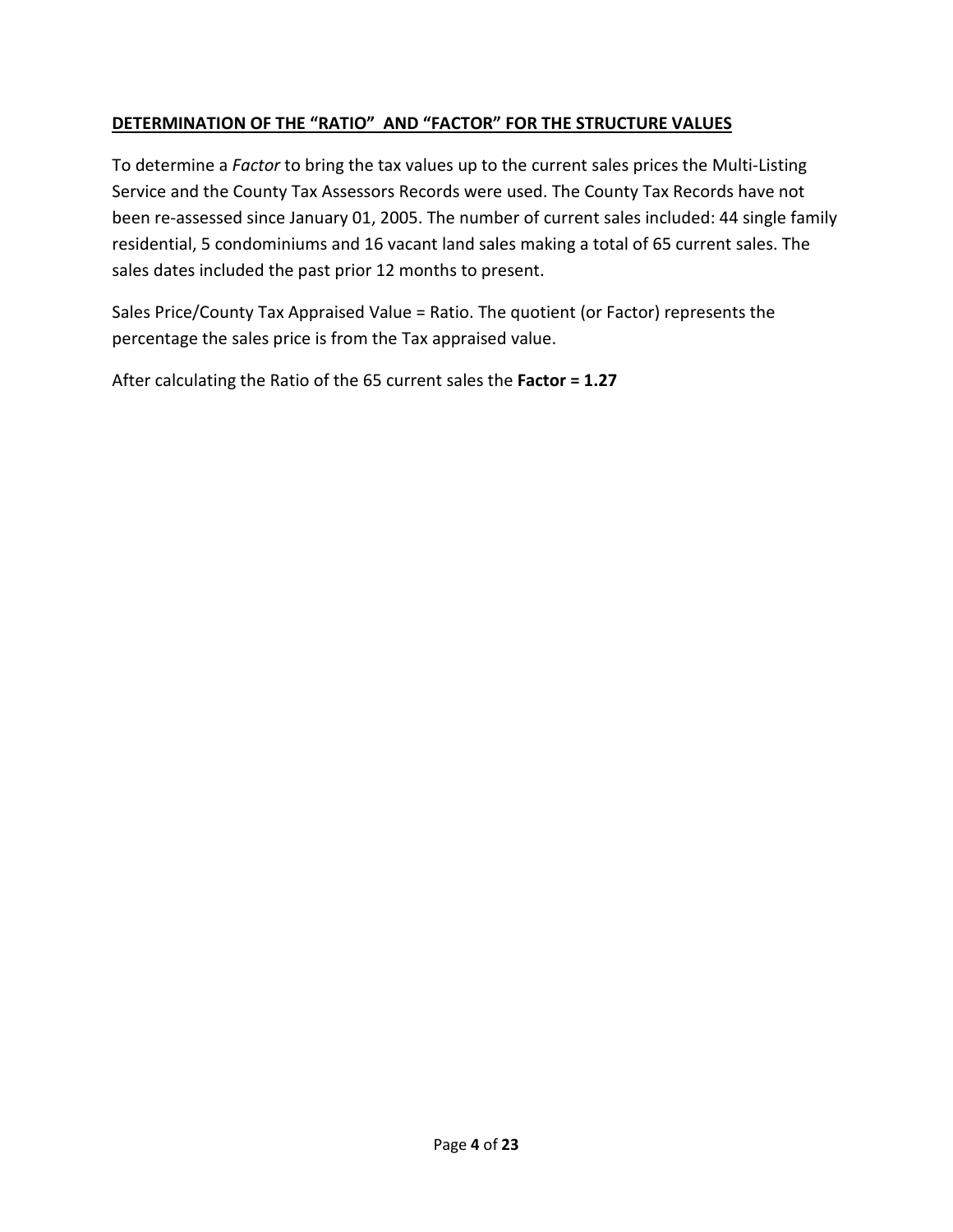# **IMPROVED SALES**

| PIN           |            |      | Imp Type   SaleDT   Sale Price | County Tax<br>Value | Ratio       | Location      |
|---------------|------------|------|--------------------------------|---------------------|-------------|---------------|
| 356-15-00-105 | <b>SFR</b> | 2010 | 385000                         | 464200              |             | 0.83 Access   |
| 354-08-00-464 | SFR        | 2010 | 215000                         | 250500              |             | 0.86 Golf     |
| 357-05-00-204 | <b>SFR</b> | 2010 | 290000                         | 329400              |             | 0.88 Access   |
| 356-15-00-149 | SFR        | 2010 | 590000                         | 612000              |             | 0.96 Access   |
| 354-08-00-417 | SFR        | 2010 | 235000                         | 240500              |             | $0.98$ Golf   |
| 357-09-00-099 | <b>SFR</b> | 2009 | 250000                         | 240800              |             | 1.04 Access   |
| 354-08-00-415 | <b>SFR</b> | 2009 | 255000                         | 240500              |             | $1.06$ Golf   |
| 354-12-00-252 | <b>SFR</b> | 2010 | 415000                         | 384400              |             | 1.08 Access   |
| 357-03-00-041 | <b>SFR</b> | 2009 | 540000                         | 495900              |             | 1.09 Ocean    |
| 357-09-00-127 | <b>SFR</b> | 2009 | 280000                         | 255700              |             | 1.10 Access   |
| 354-12-00-201 | <b>SFR</b> | 2009 | 399000                         | 360800              |             | $1.11$ Golf   |
| 357-03-00-055 | <b>SFR</b> | 2010 | 610000                         | 545400              |             | 1.12 Ocean    |
| 357-03-00-063 | SFR        | 2009 | 496000                         | 442400              |             | 1.12 Ocean    |
| 357-06-00-051 | <b>SFR</b> | 2010 | 303000                         | 270000              |             | 1.12 Access   |
| 354-03-00-088 | <b>CN</b>  | 2010 | 232900                         | 205500              |             | 1.13 Ocean    |
| 354-03-00-120 | CN         | 2009 | 229000                         | 200500              |             | 1.14 Ocean    |
| 354-03-00-091 | CN         | 2010 | 195000                         | 170500              |             | $1.14$ Ocean  |
| 357-05-00-031 | <b>SFR</b> | 2009 | 305000                         | 263300              |             | $1.16$ Access |
| 357-05-00-074 | <b>SFR</b> | 2010 | 400000                         | 344100              |             | 1.16 Access   |
| 354-12-00-261 | <b>SFR</b> | 2009 | 465000                         | 398400              |             | 1.17 Access   |
| 357-09-00-120 | <b>SFR</b> | 2009 | 290000                         | 247900              |             | 1.17 Access   |
| 356-15-00-157 | <b>SFR</b> | 2010 | 505000                         | 429100              |             | 1.18 Access   |
| 357-03-00-104 | SFR        | 2009 | 570000                         | 484000              |             | 1.18 Access   |
| 357-03-00-021 | SFR        | 2009 | 530000                         | 444600              |             | 1.19 Access   |
| 356-15-00-070 | SFR        | 2010 | 335000                         | 279300              |             | 1.20 Access   |
| 357-06-00-095 | <b>SFR</b> | 2009 | 365000                         | 302700              |             | 1.21 Access   |
| 356-15-00-099 | <b>SFR</b> | 2009 | 625000                         | 516900              |             | $1.21$ Ocean  |
| 354-12-00-020 | SFR        | 2010 | 275000                         | 224700              |             | 1.22 Access   |
| 356-15-00-074 | SFR        | 2009 | 380000                         | 305800              |             | 1.24 Access   |
| 357-06-00-130 | SFR        | 2009 | 350000                         | 281600              |             | 1.24 Access   |
| 357-09-00-060 | SFR        | 2010 | 530000                         | 425000              |             | 1.25 Access   |
| 357-05-00-176 | <b>SFR</b> | 2009 | 349000                         | 279800              |             | $1.25$ Golf   |
| 354-16-00-056 | <b>SFR</b> | 2009 | 469900                         | 376700              |             | 1.25 Access   |
| 357-03-00-034 | <b>SFR</b> | 2009 | 500000                         | 400000              |             | 1.25 Ocean    |
| 357-06-00-055 | <b>SFR</b> | 2009 | 294000                         | 233500              |             | 1.26 Access   |
| 354-08-00-114 | SFR        | 2010 | 220000                         | 170500              |             | 1.29 Interior |
| 354-08-00-057 | CN         | 2010 | 130000                         | 100500              |             | $1.29$ Golf   |
| 354-12-00-017 | SFR        | 2010 | 855000                         | 649000              |             | 1.32 Access   |
| 354-08-00-431 | <b>SFR</b> | 2010 | 325000                         | 245500              |             | 1.32 Interior |
| 357-09-00-137 | SFR        | 2010 | 415000                         | 311300              |             | 1.33 Access   |
| 357-02-00-196 |            | 2009 |                                |                     |             | 1.36 Access   |
|               | SFR        |      | 509000                         | 373500              |             |               |
| 354-08-00-110 | SFR        | 2009 | 267500                         | 195500              |             | $1.37$ Golf   |
| 354-08-00-184 | CN         | 2010 | 144500                         | 105500              |             | $1.37$ Golf   |
| 354-12-00-292 | <b>SFR</b> | 2010 | 412000                         | 295800              |             | $1.39$ Golf   |
| 357-09-00-046 | SFR        | 2010 | 1035000                        | 731300              |             | 1.42 Ocean    |
| 354-12-00-237 | <b>SFR</b> | 2010 | 245000                         | 170500              |             | $1.44$ Golf   |
| 354-08-00-012 | <b>SFR</b> | 2009 | 277000                         | 138500              | $2.00$ Golf |               |
| 357-05-00-084 | <b>SFR</b> | 2010 | 835000                         | 320000              |             | 2.61 Access   |
| 354-12-00-095 | SFR        | 2010 | 595000                         | 190000              |             | 3.13 Access   |
| Average       |            |      |                                |                     | 1.27        |               |
| Median        |            |      |                                |                     | 1.20        |               |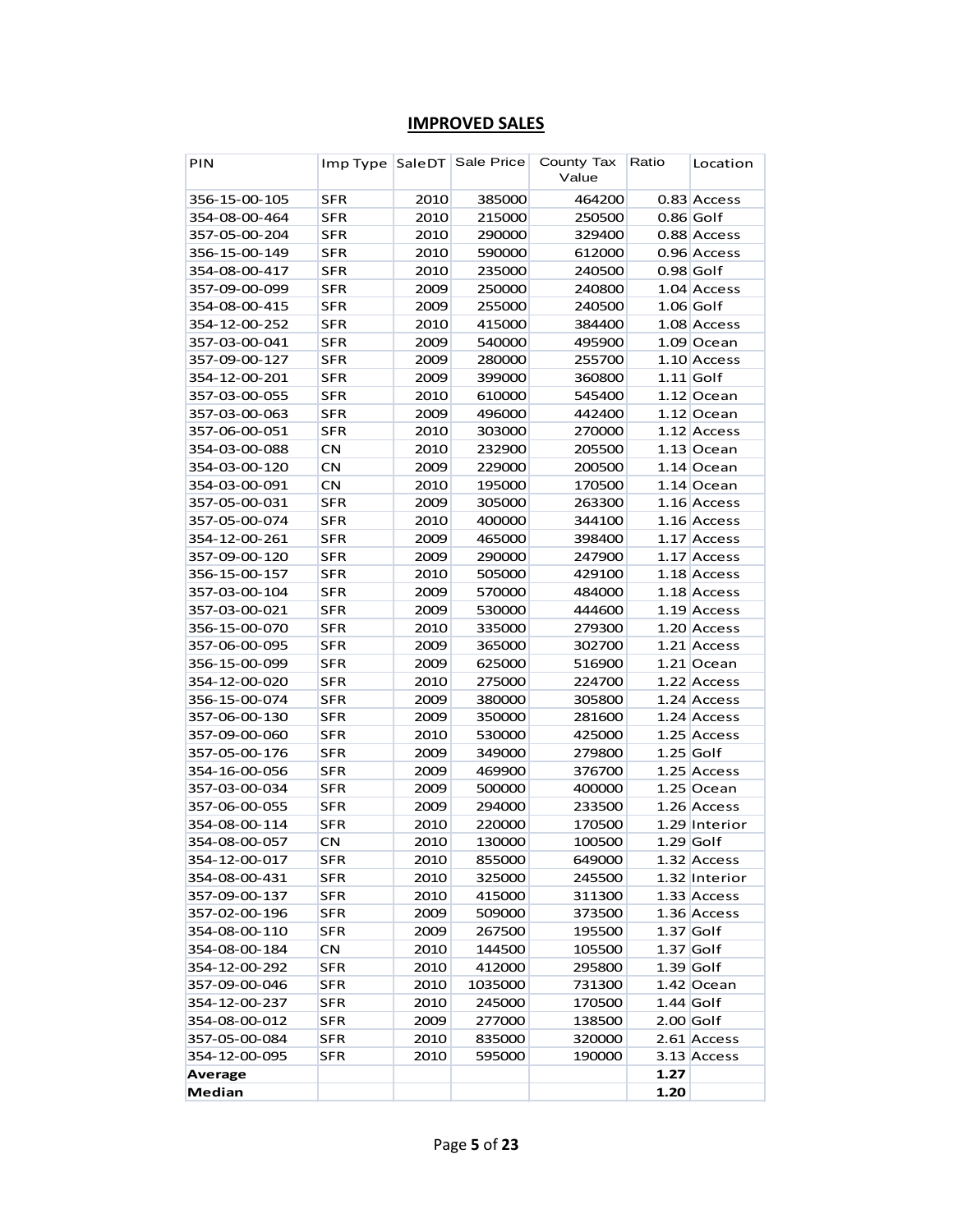# **VACANT LAND SALES**

| PIN            | Imp Type SaleDT |      | Sale Price | County Tax<br>Value | Ratio | Location       |
|----------------|-----------------|------|------------|---------------------|-------|----------------|
| 357-05-00-037  | Land            | 2010 | 150000     | 225000              |       | $0.67$ Marsh   |
| 357-06-00-029  | Land            | 2010 | 425000     | 557800              |       | 0.76 Ocean     |
| 354-12-00-185  | Land            | 2010 | 200000     | 190000              |       | 1.05 Access    |
| 357-02-00-010  | Land            | 2009 | 330000     | 300000              |       | $1.10$ Creek   |
| 354-08-00-520  | Land            | 2010 | 139000     | 125000              |       | $1.11$ Golf    |
| 354-12-00-043  | Land            | 2010 | 274000     | 245000              |       | 1.12 Access    |
| 354-12-00-316  | Land            | 2009 | 118500     | 100000              |       | 1.19 Interior  |
| 354-03-00-165  | Land            | 2010 | 89900      | 75500               |       | 1.19 Boat Slip |
| 354-03-00-0188 | Land            | 2009 | 85000      | 70500               |       | 1.21 Boat Slip |
| 354-12-00-185  | Land            | 2010 | 250000     | 190000              |       | 1.32 Interior  |
| 357-01-00-012  | Land            | 2009 | 300000     | 225000              |       | 1.33 Access    |
| 357-05-00-250  | Land            | 2010 | 200000     | 150000              |       | 1.33 Interior  |
| 354-08-00-405  | Land            | 2010 | 240000     | 150000              |       | $1.60$ Golf    |
| 354-03-00-207  | Land            | 2010 | 113750     | 70500               |       | 1.61 Boat Slip |
| 357-01-00-024  | Land            | 2010 | 345000     | 210700              |       | 1.64 Creek     |
| 354-04-00-016  | Land            | 2010 | 325000     | 175000              |       | 1.86 Creek     |
| <b>Average</b> |                 |      |            |                     | 1.26  |                |
| Median         |                 |      |            |                     | 1.20  |                |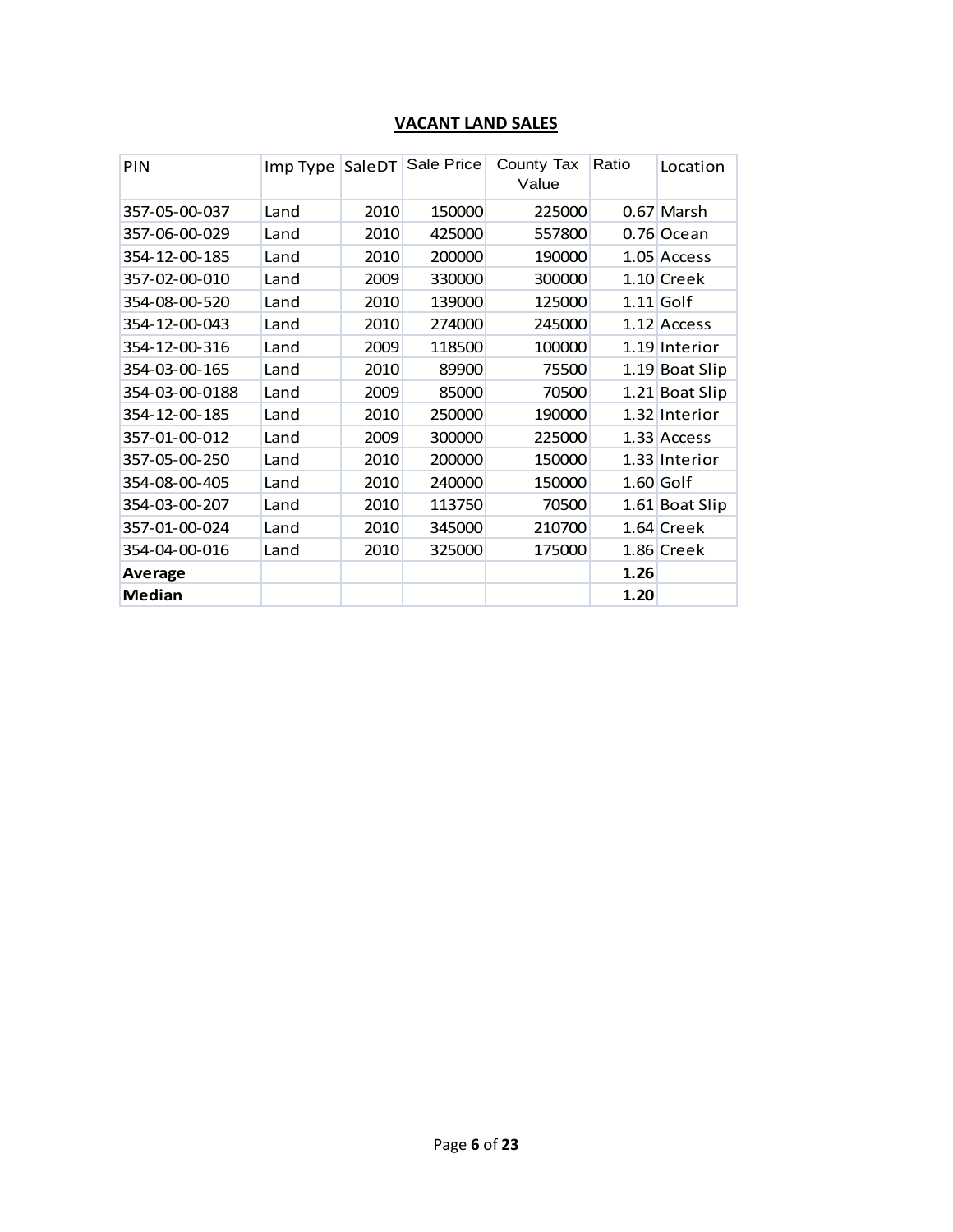#### **DETERMINATION OF THE STRUCTURE VALUES USING THE COST APPROACH**

The data used in this analysis is the Taxed Appraised Values provided from the Colleton County Tax Office. In interviews with the staff, the methodology used to determine the appraised improvements values is the cost approach.

**NOTE:** The county records have not been updated since January 01, 2005.

To confirm the tax assessor's values to present values using the cost approach, I took a sample of 10 properties and manually calculated their replacement cost new, then added the 2005 tax land value, multiplying the land value by the Factor of 1.27. The result is the cost approach using the replacement cost new less physical depreciation. The source of information used to calculate the cost approach was the *Marshall & Swift* valuation service. This is a common cost services used by many real estate valuation professionals and is widely recognized as an authoritative cost source. The physical depreciation estimate for each sample property was derived from using the effective age from the physical depreciation table in Marshall & Swift.

The following are 10 different structures observed within the boundaries and how the structure values were determined.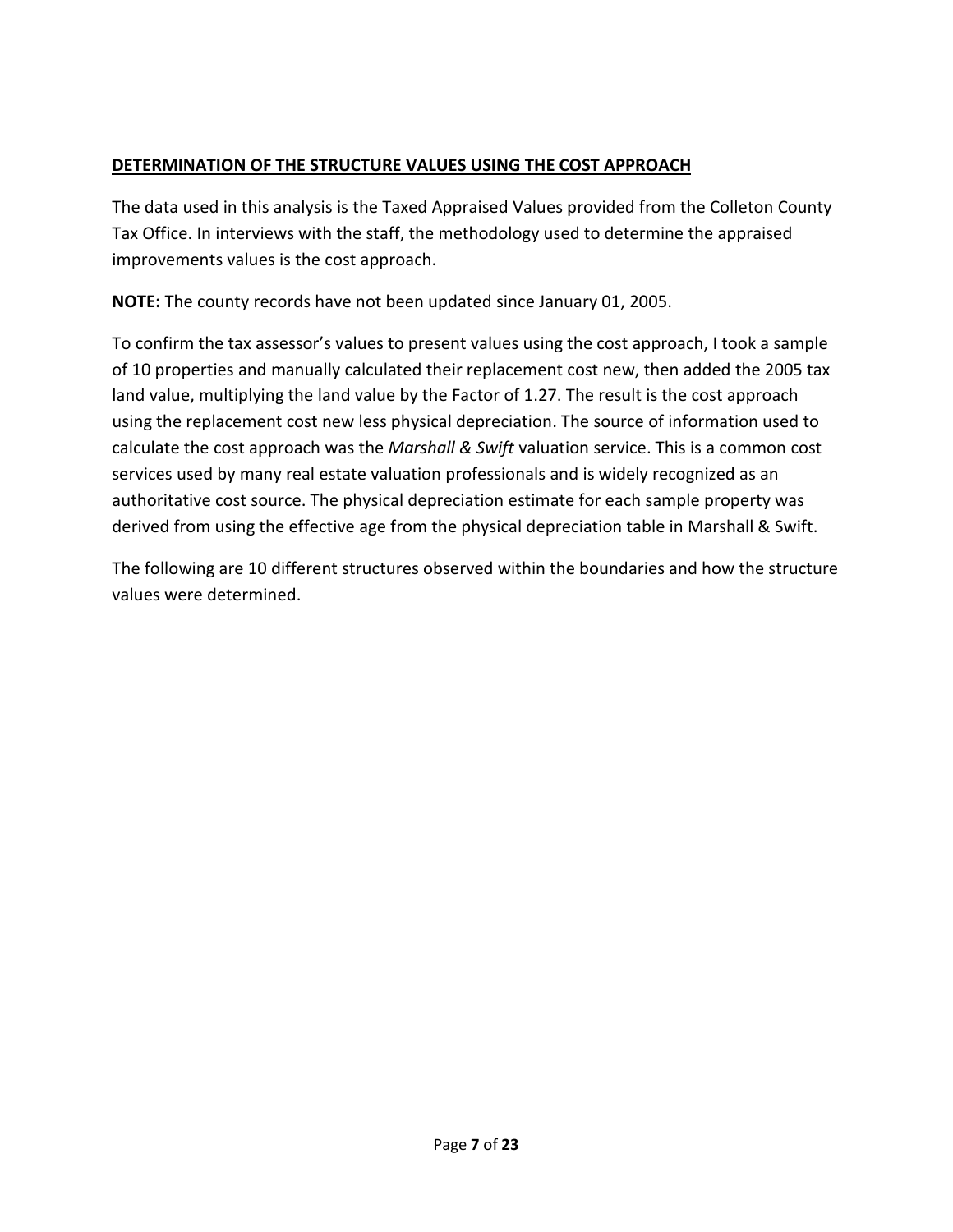| <b>Property Address:</b>           |        | 538 Oristo Ridge Road |         |            |  |
|------------------------------------|--------|-----------------------|---------|------------|--|
| Quality                            | Avg    |                       |         |            |  |
| Year Built                         | 1998   |                       |         |            |  |
| Typ Life Expectancy                | 60     |                       |         |            |  |
| <b>Effective Age</b>               | 5      |                       |         |            |  |
|                                    |        | \$ Rate               | Size SF | <b>RCN</b> |  |
| <b>Base Rate</b>                   |        | \$119.59              | 2216    | \$265,011  |  |
| Adjustments:                       |        |                       |         |            |  |
| Floor                              |        |                       |         | \$0        |  |
| Roof                               |        |                       |         | \$0        |  |
| Seismic                            |        |                       |         | \$0        |  |
|                                    |        |                       |         | \$0        |  |
|                                    |        |                       |         | \$0        |  |
| Garage/Carport                     |        | \$24.20               | 400     | \$9,680    |  |
| Deck/Porch                         |        | \$23.30               | 331     | \$7,712    |  |
| Other:                             |        |                       |         | \$15,000   |  |
| Lump Sum Items:                    |        |                       |         | \$5,125    |  |
| <b>RCN</b>                         |        |                       |         | \$302,529  |  |
| <b>Location Factor</b>             |        |                       |         | 0.87       |  |
| <b>Total RCN All Items</b>         |        |                       |         | \$263,200  |  |
|                                    |        | % Depr.               |         |            |  |
| Less Physical Depreciation         |        | 4%                    |         | $-510,528$ |  |
| RCN - Depr                         |        |                       |         | \$252,672  |  |
| Add AS IS Value of Site Imps.      |        |                       |         | \$5,000    |  |
| <b>Total Depr Imp Value</b>        |        |                       |         | \$257,672  |  |
| <b>Add Land Value</b>              |        |                       |         | \$171,450  |  |
| IND. Value by Cost Approach        |        |                       |         | \$429,122  |  |
| <b>Sales Price</b>                 |        | 2010                  |         | \$412,000  |  |
|                                    |        |                       |         |            |  |
| Sales Price / Cost Approach        |        |                       |         | 0.96       |  |
|                                    |        |                       |         |            |  |
| Sales Price / Factored Tax Value   |        |                       |         | 1.10       |  |
|                                    | 295800 |                       |         |            |  |
|                                    | 1.27   |                       |         |            |  |
|                                    | 375666 |                       |         |            |  |
|                                    |        |                       |         |            |  |
| Factored Tax Value / Cost Approach |        |                       |         | 0.88       |  |
|                                    | 295800 |                       |         |            |  |
|                                    | 1.27   |                       |         |            |  |
|                                    | 375666 |                       |         |            |  |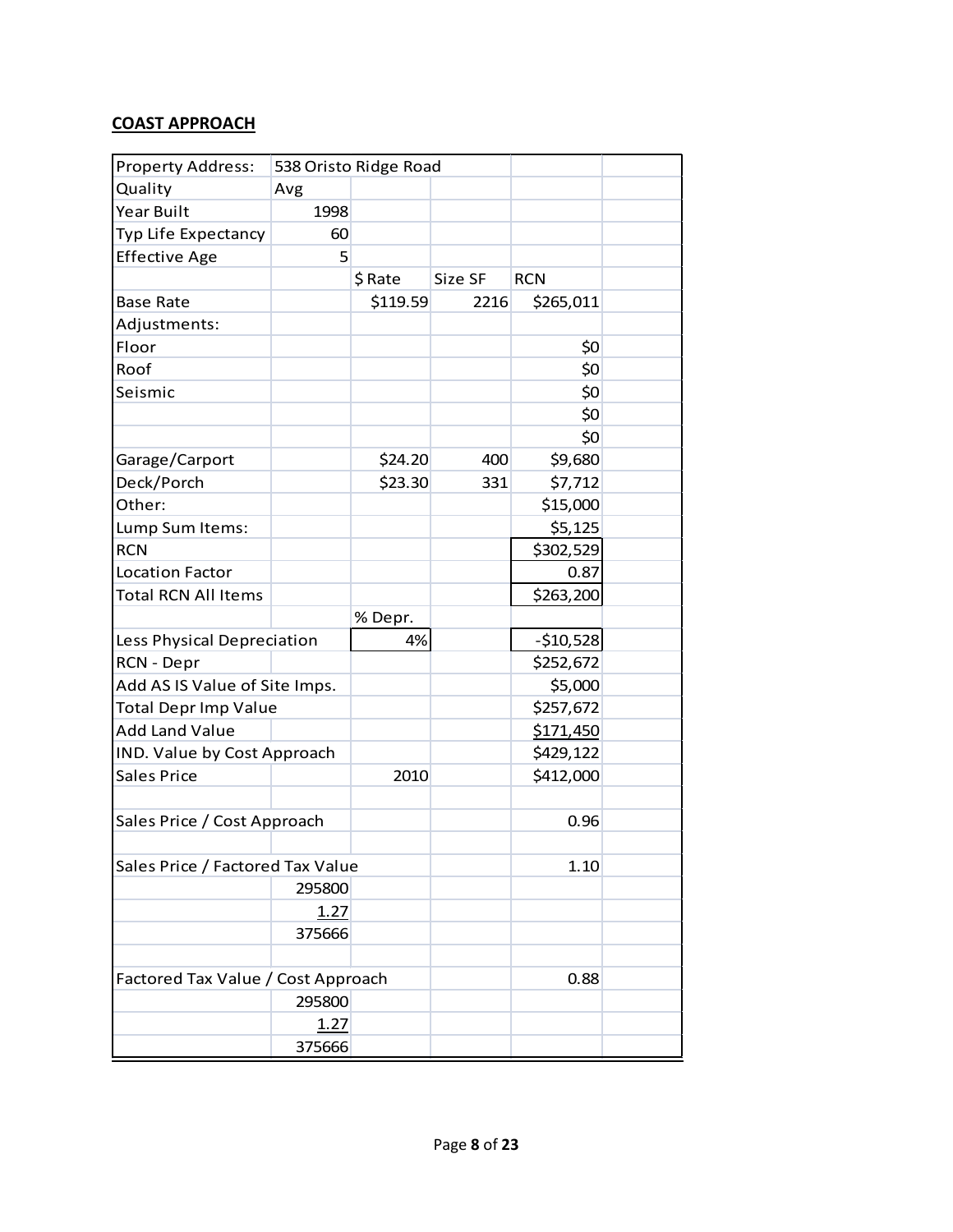| <b>Property Address:</b>           | 1216 Nancy Street |          |         |            |  |
|------------------------------------|-------------------|----------|---------|------------|--|
| Quality                            | Avg               |          |         |            |  |
| Year Built                         | 1974              |          |         |            |  |
| Typ Life Expectancy                | 60                |          |         |            |  |
| <b>Effective Age</b>               | 20                |          |         |            |  |
|                                    |                   | \$ Rate  | Size SF | <b>RCN</b> |  |
| <b>Base Rate</b>                   |                   | \$122.00 | 1319    | \$160,918  |  |
| Adjustments:                       |                   |          |         |            |  |
| Floor                              |                   |          |         | \$0        |  |
| Roof                               |                   |          |         | \$0        |  |
| Seismic                            |                   |          |         | \$0        |  |
|                                    |                   |          |         | \$0        |  |
|                                    |                   |          |         | \$0        |  |
| Garage/Carport                     |                   | \$16.15  | 1684    | \$27,197   |  |
| Deck/Porch                         |                   | \$23.30  | 556     | \$12,955   |  |
| Other:                             |                   |          |         | \$15,000   |  |
| Lump Sum Items:                    |                   |          |         | \$5,125    |  |
| <b>RCN</b>                         |                   |          |         | \$221,194  |  |
| <b>Location Factor</b>             |                   |          |         | 0.87       |  |
| <b>Total RCN All Items</b>         |                   |          |         | \$192,439  |  |
|                                    |                   | % Depr.  |         |            |  |
| Less Physical Depreciation         |                   | 18%      |         | $-534,639$ |  |
| RCN - Depr                         |                   |          |         | \$157,800  |  |
| Add AS IS Value of Site Imps.      |                   |          |         | \$5,000    |  |
| <b>Total Depr Imp Value</b>        |                   |          |         | \$162,800  |  |
| <b>Add Land Value</b>              |                   |          |         | \$234,950  |  |
| Ind. Value by Cost Approach        |                   |          |         | \$397,750  |  |
| <b>Sales Price</b>                 | 2009              |          |         | \$350,000  |  |
|                                    |                   |          |         |            |  |
| Sales Price / Cost Approach        |                   |          |         | 0.88       |  |
|                                    |                   |          |         |            |  |
| Sales Price / Factored Tax Value   |                   |          |         | 0.98       |  |
|                                    | 281600            |          |         |            |  |
|                                    | 1.27              |          |         |            |  |
|                                    | 357632            |          |         |            |  |
|                                    |                   |          |         |            |  |
| Factored Tax Value / Cost Approach |                   |          |         | 0.90       |  |
|                                    | 281600            |          |         |            |  |
|                                    | 1.27              |          |         |            |  |
|                                    | 357632            |          |         |            |  |
|                                    |                   |          |         |            |  |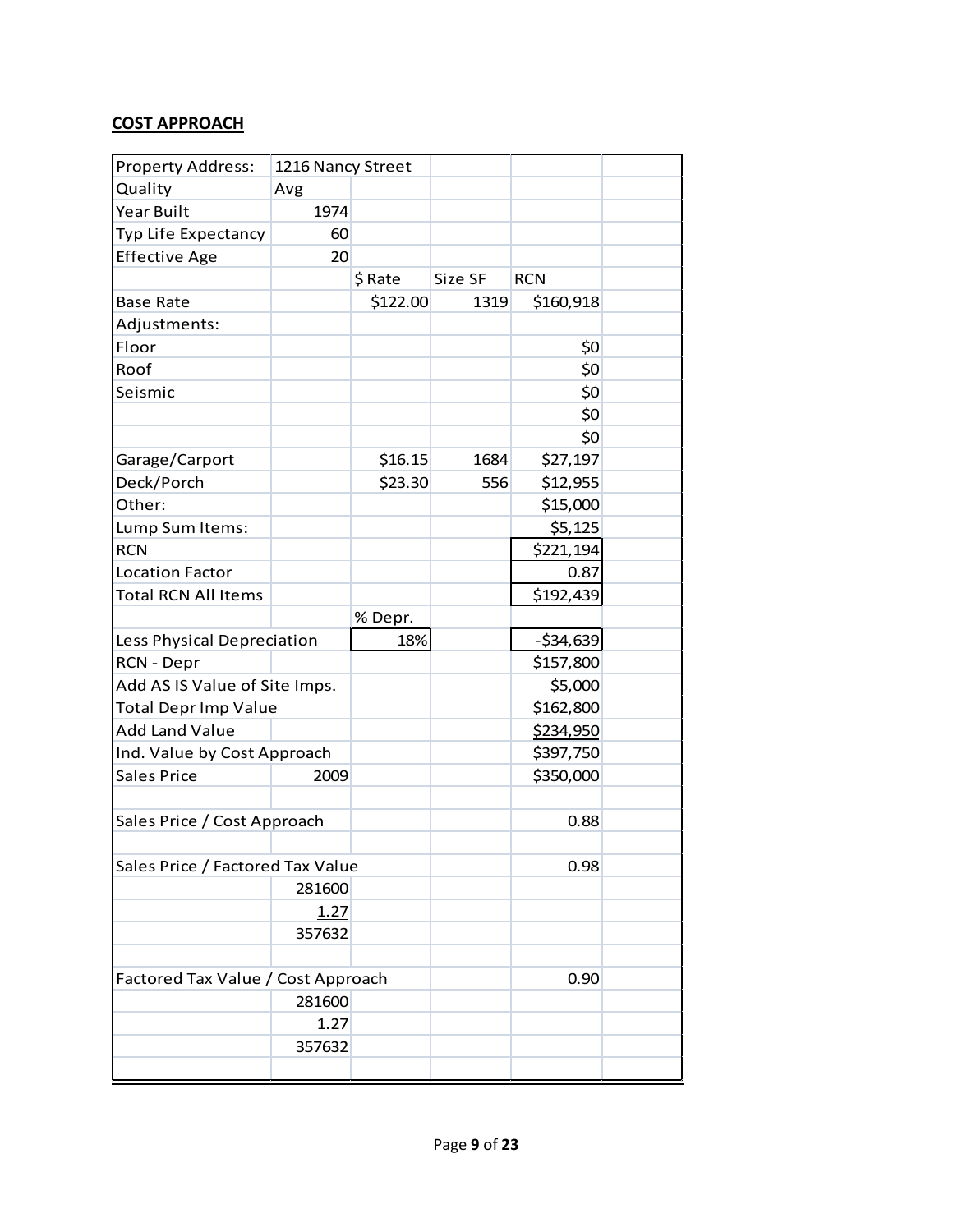| <b>Property Address:</b>           | 2202 Myrtle Street |          |         |            |  |
|------------------------------------|--------------------|----------|---------|------------|--|
| Quality                            | Avg                |          |         |            |  |
| Year Built                         | 1991               |          |         |            |  |
| Typ Life Expectancy                | 60                 |          |         |            |  |
| <b>Effective Age</b>               | 10                 |          |         |            |  |
|                                    |                    | \$ Rate  | Size SF | <b>RCN</b> |  |
| <b>Base Rate</b>                   |                    | \$122.99 | 1386    | \$170,464  |  |
| Adjustments:                       |                    |          |         |            |  |
| Floor                              |                    |          |         | \$0        |  |
| Roof                               |                    |          |         | \$0        |  |
| Seismic                            |                    |          |         | \$0        |  |
|                                    |                    |          |         | \$0        |  |
| Garage/Carport                     |                    | \$16.15  | 1650    | \$26,648   |  |
| Deck/Porch                         |                    | \$23.30  | 432     | \$10,066   |  |
| Other:                             |                    |          |         | \$15,000   |  |
| Lump Sum Items:                    |                    |          |         | \$5,125    |  |
| <b>RCN</b>                         |                    |          |         | \$227,302  |  |
| <b>Location Factor</b>             |                    |          |         | 0.87       |  |
| <b>Total RCN All Items</b>         |                    |          |         | \$197,753  |  |
|                                    |                    | % Depr.  |         |            |  |
| Less Physical Depreciation         |                    | 8%       |         | $-515,820$ |  |
| RCN - Depr                         |                    |          |         | \$181,933  |  |
| Add AS IS Value of Site Imps.      |                    |          |         | \$5,000    |  |
| <b>Total Depr Imp Value</b>        |                    |          |         | \$186,933  |  |
| <b>Add Land Value</b>              |                    |          |         | \$241,300  |  |
| Ind. Value by Cost Approach        |                    |          |         | \$428,233  |  |
|                                    |                    |          |         |            |  |
| <b>Sales Price</b>                 | 2010               |          |         | \$415,000  |  |
|                                    |                    |          |         |            |  |
| Sales Price / Cost Approach        |                    |          |         | 0.97       |  |
|                                    |                    |          |         |            |  |
| Sales Price / Factored Tax Value   |                    |          |         | 1.05       |  |
|                                    | 311300             |          |         |            |  |
|                                    | 1.27               |          |         |            |  |
|                                    | 395351             |          |         |            |  |
|                                    |                    |          |         |            |  |
| Factored Tax Value / Cost Approach |                    |          |         | 0.92       |  |
|                                    | 311300             |          |         |            |  |
|                                    | 1.27               |          |         |            |  |
|                                    | 395351             |          |         |            |  |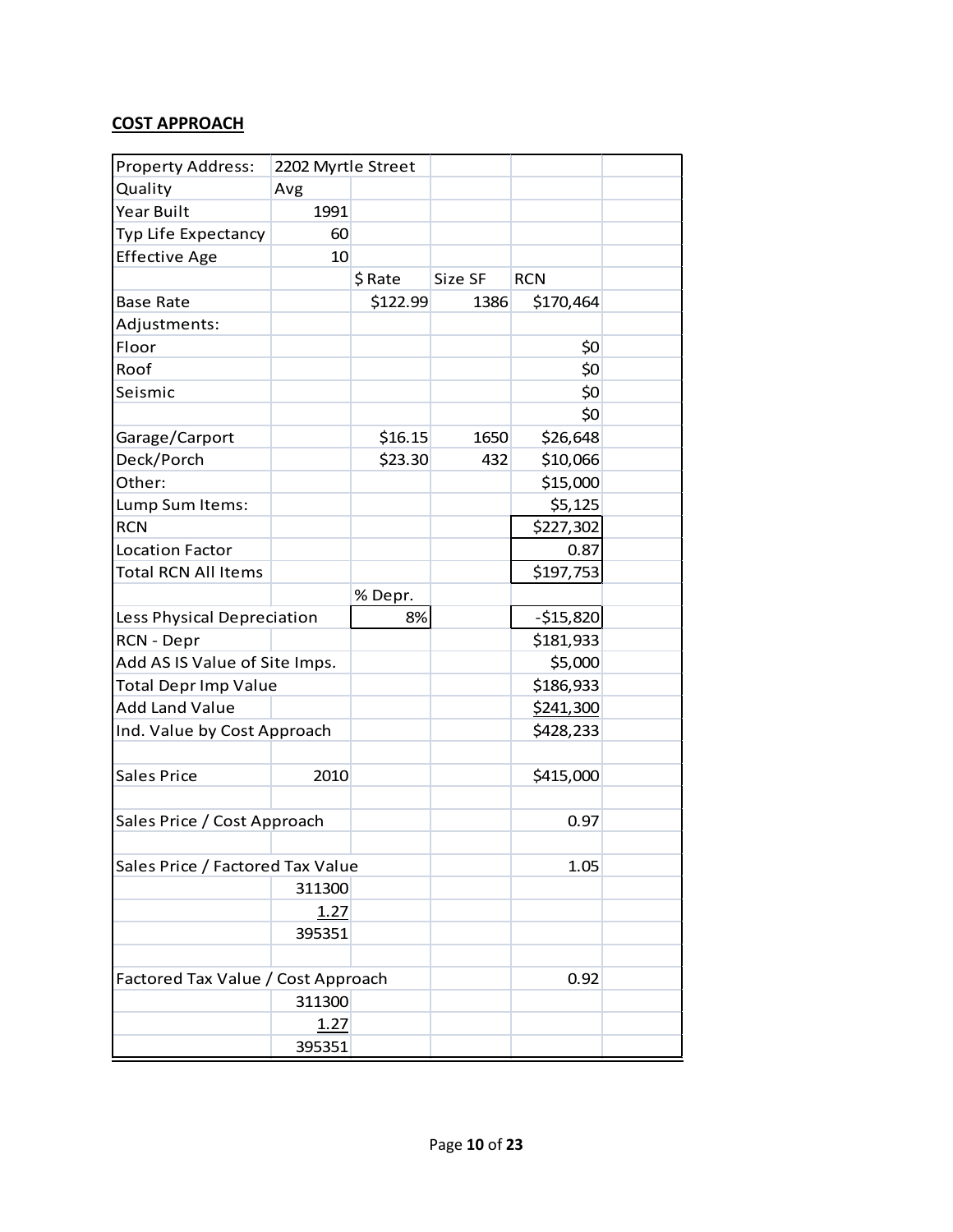| <b>Property Address:</b>           | 2303 Murray Street |          |         |            |  |
|------------------------------------|--------------------|----------|---------|------------|--|
| Quality                            | Avg                |          |         |            |  |
| Year Built                         | 1955               |          |         |            |  |
| Typ Life Expectancy                | 60                 |          |         |            |  |
| <b>Effective Age</b>               | 30                 |          |         |            |  |
|                                    |                    | \$ Rate  | Size SF | <b>RCN</b> |  |
| <b>Base Rate</b>                   |                    | \$121.09 | 1140    | \$138,043  |  |
| Adjustments:                       |                    |          |         |            |  |
| Floor                              |                    |          |         | \$0        |  |
| Roof                               |                    |          |         | \$0        |  |
| Seismic                            |                    |          |         | \$0        |  |
|                                    |                    |          |         | \$0        |  |
|                                    |                    |          |         | \$0        |  |
| Garage/Carport                     |                    |          |         | \$0        |  |
| Deck/Porch                         |                    | \$23.30  | 336     | \$7,829    |  |
| Other:                             |                    |          |         | \$9,375    |  |
| Lump Sum Items:                    |                    |          |         | \$5,125    |  |
| <b>RCN</b>                         |                    |          |         | \$160,371  |  |
| <b>Location Factor</b>             |                    |          |         | 0.87       |  |
| <b>Total RCN All Items</b>         |                    |          |         | \$139,523  |  |
|                                    |                    | % Depr.  |         |            |  |
| Less Physical Depreciation         |                    | 31%      |         | $-543,252$ |  |
| RCN - Depr                         |                    |          |         | \$96,271   |  |
| Add AS IS Value of Site Imps.      |                    |          |         | \$5,000    |  |
| <b>Total Depr Imp Value</b>        |                    |          |         | \$101,271  |  |
| <b>Add Land Value</b>              |                    |          |         | \$190,500  |  |
| Ind. Value by Cost Approach        |                    |          |         | \$291,771  |  |
|                                    |                    |          |         |            |  |
| <b>Sales Price</b>                 | 2010               |          |         | \$275,000  |  |
|                                    |                    |          |         |            |  |
| Sales Price / Cost Approach        |                    |          |         | 0.94       |  |
|                                    |                    |          |         |            |  |
| Sales Price / Factored Tax Value   |                    |          |         | 0.96       |  |
|                                    | 224700             |          |         |            |  |
|                                    | 1.27               |          |         |            |  |
|                                    | 285369             |          |         |            |  |
|                                    |                    |          |         |            |  |
| Factored Tax Value / Cost Approach |                    |          |         | 0.98       |  |
|                                    | 224700             |          |         |            |  |
|                                    | 1.27               |          |         |            |  |
|                                    | 285369             |          |         |            |  |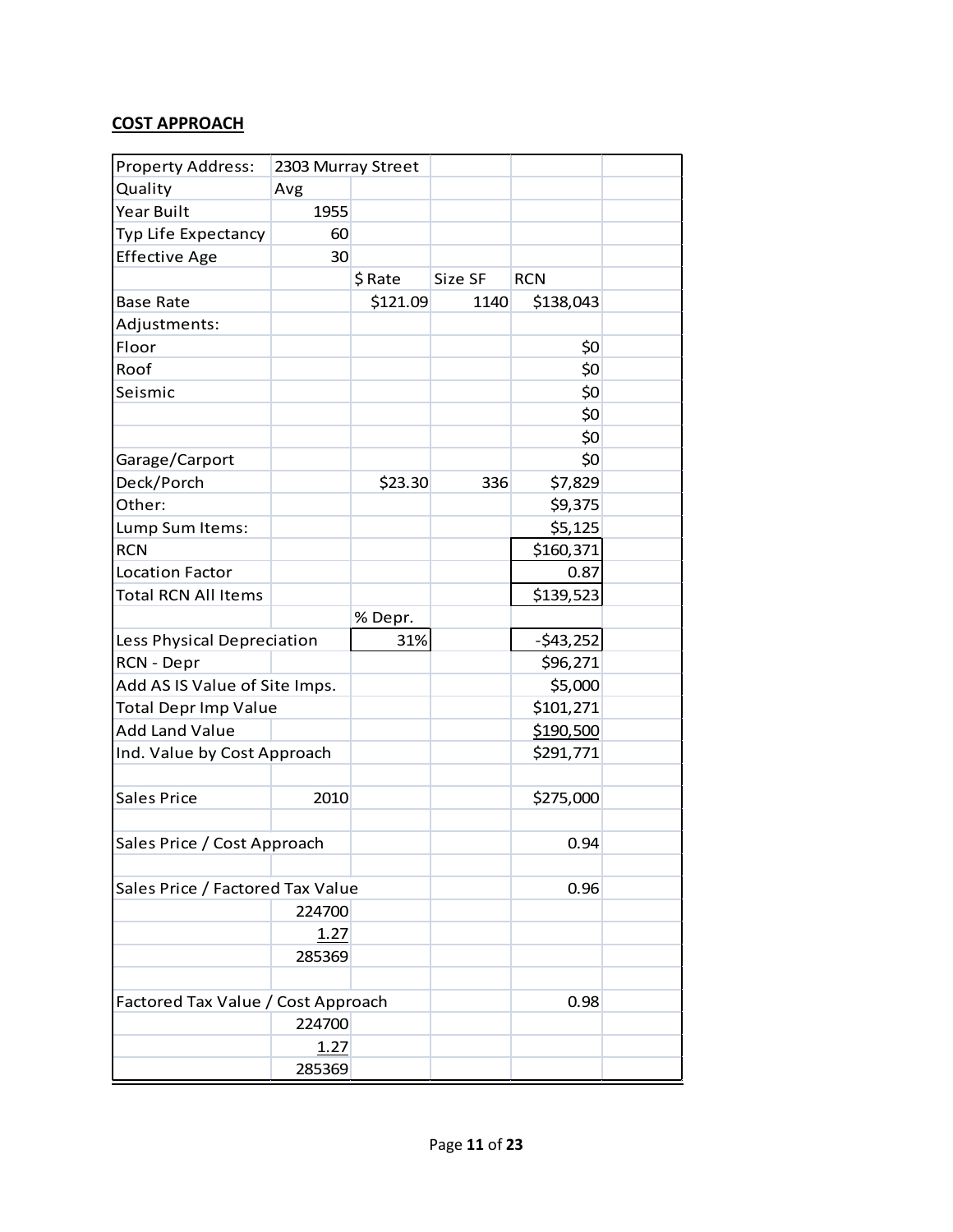| <b>Property Address:</b>           | 419 Palmetto Blvd |          |         |            |  |
|------------------------------------|-------------------|----------|---------|------------|--|
| Quality                            | Avg               |          |         |            |  |
| Year Built                         | 1960              |          |         |            |  |
| Typ Life Expectancy                | 60                |          |         |            |  |
| <b>Effective Age</b>               | 30                |          |         |            |  |
|                                    |                   | \$ Rate  | Size SF | <b>RCN</b> |  |
| <b>Base Rate</b>                   |                   | \$112.92 | 1401    | \$158,201  |  |
| Adjustments:                       |                   |          |         |            |  |
| Floor                              |                   |          |         | \$0        |  |
| Roof                               |                   |          |         | \$0        |  |
| Seismic                            |                   |          |         | \$0        |  |
|                                    |                   |          |         | \$0        |  |
|                                    |                   |          |         | \$0        |  |
| Garage/Carport                     |                   |          |         | \$0        |  |
| Deck/Porch                         |                   | \$23.30  | 348     | \$8,108    |  |
| Other:                             |                   |          |         | \$9,375    |  |
| Lump Sum Items:                    |                   |          |         | \$5,125    |  |
| <b>RCN</b>                         |                   |          |         | \$180,809  |  |
| <b>Location Factor</b>             |                   |          |         | 0.87       |  |
| <b>Total RCN All Items</b>         |                   |          |         | \$157,304  |  |
|                                    |                   | % Depr.  |         |            |  |
| Less Physical Depreciation         |                   | 31%      |         | $-548,764$ |  |
| RCN - Depr                         |                   |          |         | \$108,540  |  |
| Add AS IS Value of Site Imps.      |                   |          |         | \$5,000    |  |
| <b>Total Depr Imp Value</b>        |                   |          |         | \$113,540  |  |
| <b>Add Land Value</b>              |                   |          |         | \$431,800  |  |
| Ind. Value by Cost Approach        |                   |          |         | \$545,340  |  |
| <b>Sales Price</b>                 | 2009              |          |         | \$530,000  |  |
|                                    |                   |          |         |            |  |
| Sales Price / Cost Approach        |                   |          |         | 0.97       |  |
|                                    |                   |          |         |            |  |
| Sales Price / Factored Tax Value   |                   |          |         | 0.94       |  |
|                                    | 444600            |          |         |            |  |
|                                    | 1.27              |          |         |            |  |
|                                    | 564642            |          |         |            |  |
|                                    |                   |          |         |            |  |
| Factored Tax Value / Cost Approach |                   |          |         | 1.04       |  |
|                                    | 444600            |          |         |            |  |
|                                    | 1.27              |          |         |            |  |
|                                    | 564642            |          |         |            |  |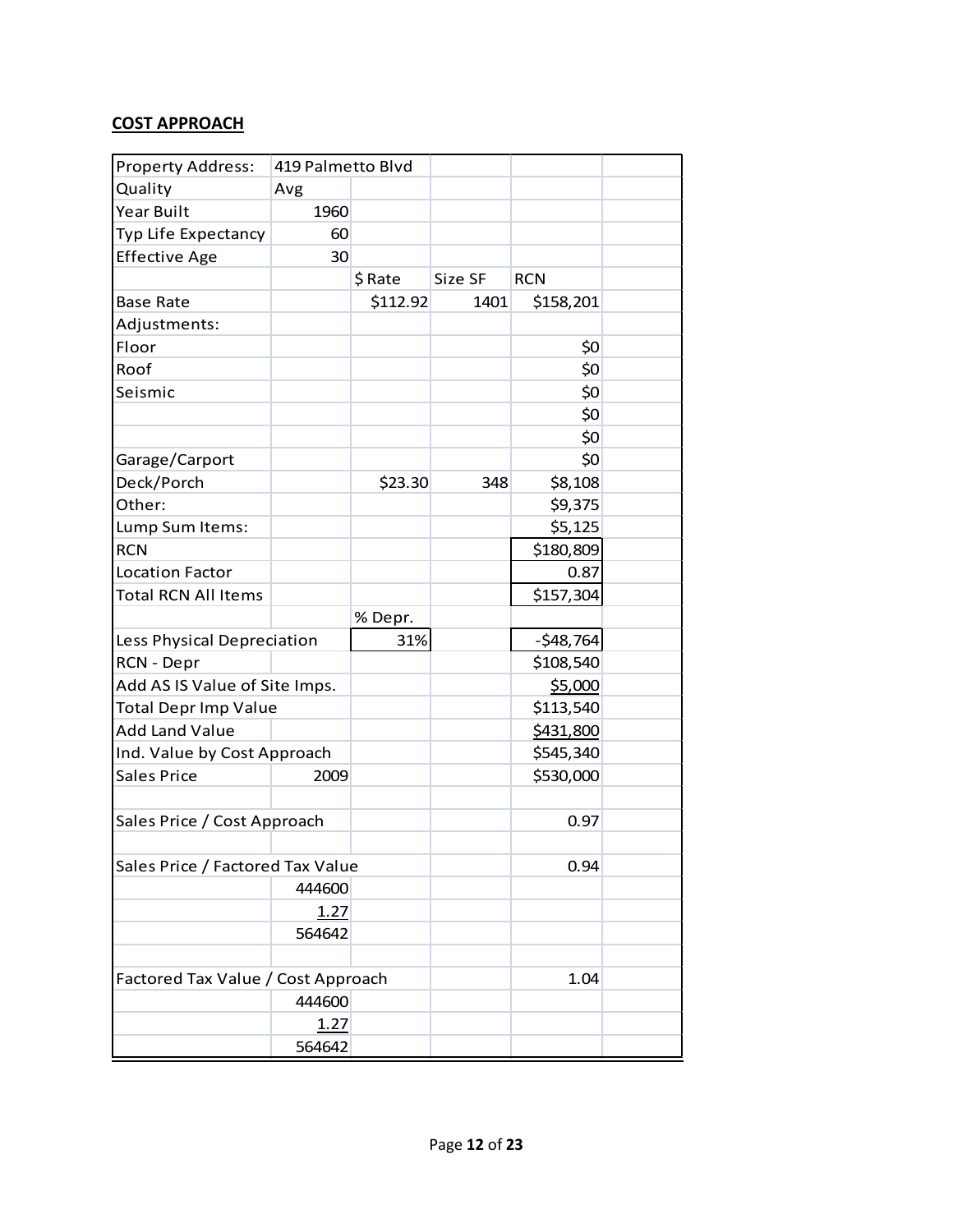| <b>Property Address:</b>           | 202 Jungle Road |          |         |            |  |
|------------------------------------|-----------------|----------|---------|------------|--|
| Quality                            | Avg             |          |         |            |  |
| Year Built                         | 1986            |          |         |            |  |
| Typ Life Expectancy                | 60              |          |         |            |  |
| <b>Effective Age</b>               | 15              |          |         |            |  |
|                                    |                 | \$ Rate  | Size SF | <b>RCN</b> |  |
| <b>Base Rate</b>                   |                 | \$110.27 | 1564    | \$172,462  |  |
| Adjustments:                       |                 |          |         |            |  |
| Floor                              |                 |          |         | \$0        |  |
| Roof                               |                 |          |         | \$0        |  |
| Seismic                            |                 |          |         | \$0        |  |
|                                    |                 |          |         | \$0        |  |
|                                    |                 |          |         | \$0        |  |
| Garage/Carport                     |                 | \$16.15  | 400     | \$6,460    |  |
| Deck/Porch                         |                 | \$23.30  | 271     | \$6,314    |  |
| Other:                             |                 |          |         | \$9,375    |  |
| Lump Sum Items:                    |                 |          |         | \$5,125    |  |
| <b>RCN</b>                         |                 |          |         | \$199,737  |  |
| <b>Location Factor</b>             |                 |          |         | 0.87       |  |
| <b>Total RCN All Items</b>         |                 |          |         | \$173,771  |  |
|                                    |                 | % Depr.  |         |            |  |
| Less Physical Depreciation         |                 | 12%      |         | $-520,852$ |  |
| RCN - Depr                         |                 |          |         | \$152,918  |  |
| Add AS IS Value of Site Imps.      |                 |          |         | \$5,000    |  |
| <b>Total Depr Imp Value</b>        |                 |          |         | \$157,918  |  |
| <b>Add Land Value</b>              |                 |          |         | \$209,500  |  |
| Ind. Value by Cost Approach        |                 |          |         | \$367,418  |  |
| <b>Sales Price</b>                 | 2009            |          |         | \$380,000  |  |
|                                    |                 |          |         |            |  |
| Sales Price / Cost Approach        |                 |          |         | 1.03       |  |
|                                    |                 |          |         |            |  |
| Sales Price / Factored Tax Value   |                 |          |         | 0.98       |  |
|                                    | 305800          |          |         |            |  |
|                                    | 1.27            |          |         |            |  |
|                                    | 388366          |          |         |            |  |
|                                    |                 |          |         |            |  |
| Factored Tax Value / Cost Approach |                 |          |         | 1.06       |  |
|                                    | 305800          |          |         |            |  |
|                                    | 1.27            |          |         |            |  |
|                                    | 388366          |          |         |            |  |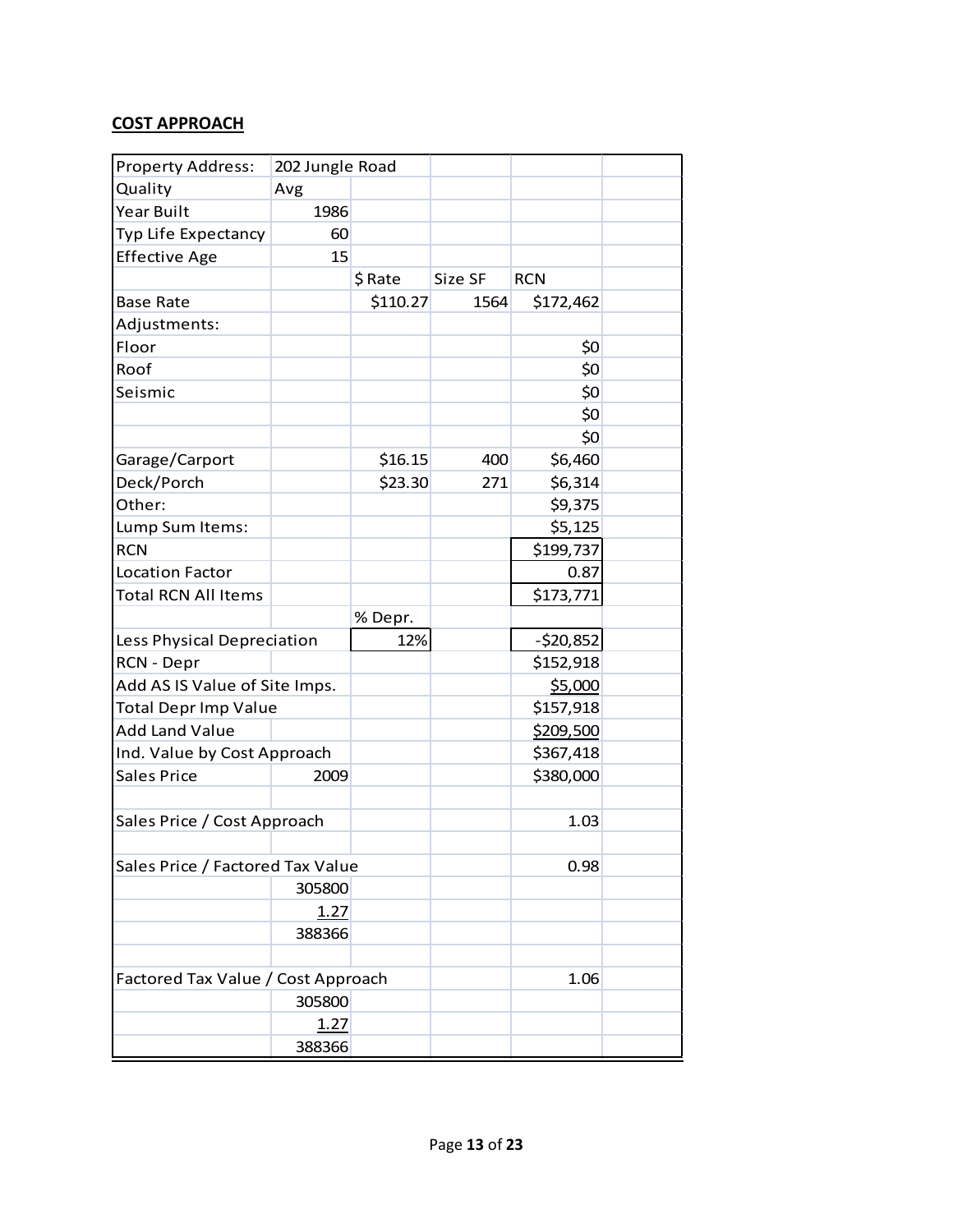| <b>Property Address:</b>           | 52 Windsor Court |          |         |            |  |
|------------------------------------|------------------|----------|---------|------------|--|
| Quality                            | Avg              |          |         |            |  |
| Year Built                         | 1986             |          |         |            |  |
| Typ Life Expectancy                | 60               |          |         |            |  |
| <b>Effective Age</b>               | 15               |          |         |            |  |
|                                    |                  | \$ Rate  | Size SF | <b>RCN</b> |  |
| <b>Base Rate</b>                   |                  | \$131.50 | 1499    | \$197,119  |  |
| Adjustments:                       |                  |          |         |            |  |
| Floor                              |                  |          |         | \$0        |  |
| Roof                               |                  |          |         | \$0        |  |
| Seismic                            |                  |          |         | \$0        |  |
|                                    |                  |          |         | \$0        |  |
|                                    |                  |          |         | \$0        |  |
| Garage/Carport                     |                  | \$13.25  | 816     | \$10,812   |  |
| Deck/Porch                         |                  | \$23.30  | 451     | \$10,508   |  |
| Other:                             |                  |          |         | \$9,375    |  |
| Lump Sum Items:                    |                  |          |         | \$5,125    |  |
| <b>RCN</b>                         |                  |          |         | \$232,939  |  |
| <b>Location Factor</b>             |                  |          |         | 0.87       |  |
| <b>Total RCN All Items</b>         |                  |          |         | \$202,657  |  |
|                                    |                  | % Depr.  |         |            |  |
| Less Physical Depreciation         |                  | 12%      |         | $-524,319$ |  |
| RCN - Depr                         |                  |          |         | \$178,338  |  |
| Add AS IS Value of Site Imps.      |                  |          |         | \$5,000    |  |
| <b>Total Depr Imp Value</b>        |                  |          |         | \$183,338  |  |
| <b>Add Land Value</b>              |                  |          |         | \$165,100  |  |
| Ind. Value by Cost Approach        |                  |          |         | \$348,438  |  |
|                                    |                  |          |         |            |  |
| <b>Sales Price</b>                 | 2009             |          |         | \$349,000  |  |
|                                    |                  |          |         |            |  |
| Sales Price / Cost Approach        |                  |          |         | 1.00       |  |
|                                    |                  |          |         |            |  |
| Sales Price / Factored Tax Value   |                  |          |         | 0.98       |  |
|                                    | 279800           |          |         |            |  |
|                                    | 1.27             |          |         |            |  |
|                                    | 355346           |          |         |            |  |
|                                    |                  |          |         |            |  |
| Factored Tax Value / Cost Approach |                  |          |         | 1.02       |  |
|                                    | 279800           |          |         |            |  |
|                                    | 1.27             |          |         |            |  |
|                                    | 355346           |          |         |            |  |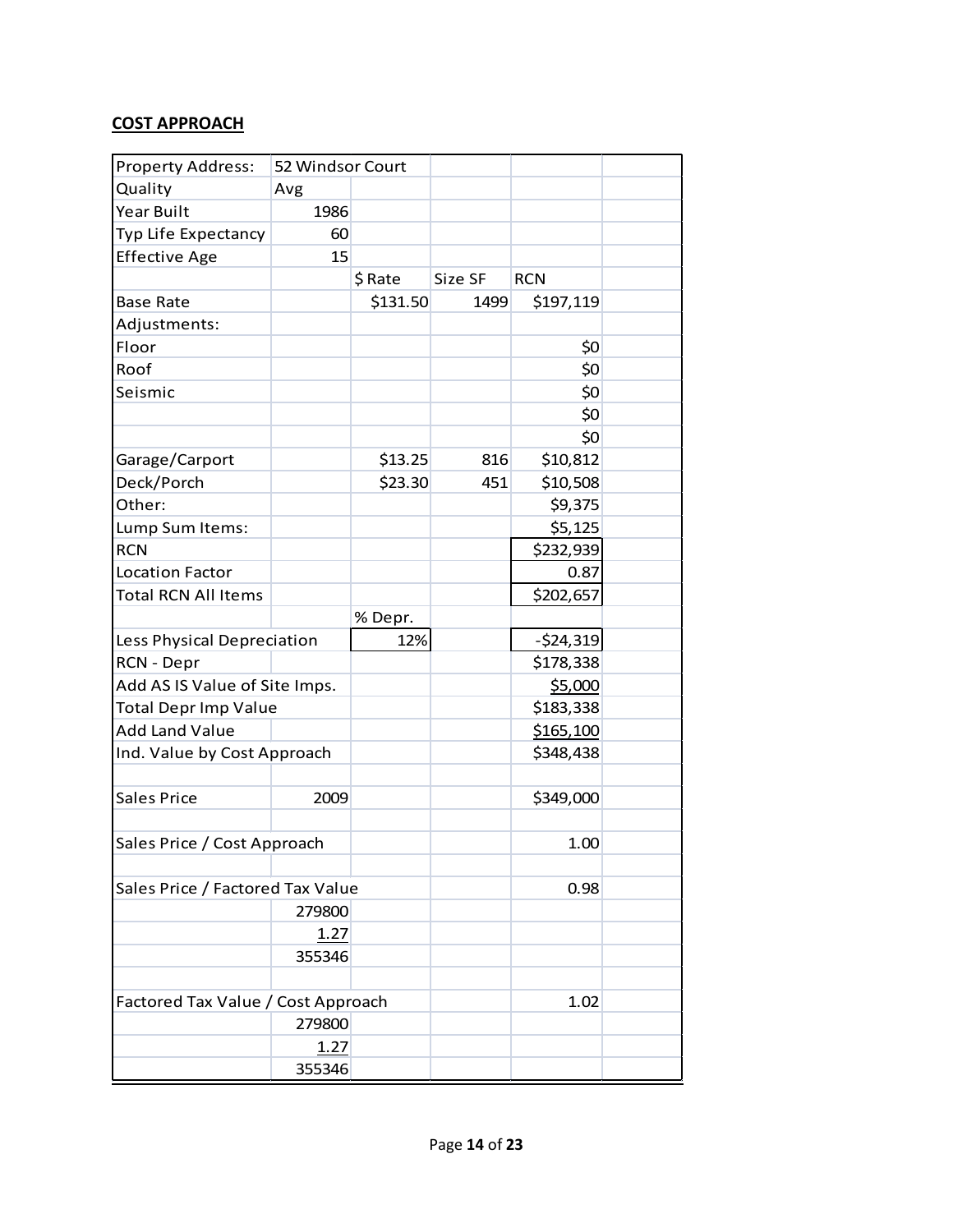| <b>Property Address:</b>           | 210 Jungle Road |          |         |            |  |
|------------------------------------|-----------------|----------|---------|------------|--|
| Quality                            | Avg             |          |         |            |  |
| <b>Year Built</b>                  | 1983            |          |         |            |  |
| Typ Life Expectancy                | 60              |          |         |            |  |
| <b>Effective Age</b>               | 15              |          |         |            |  |
|                                    |                 | \$ Rate  | Size SF | <b>RCN</b> |  |
| <b>Base Rate</b>                   |                 | \$117.84 | 1363    | \$160,616  |  |
| Adjustments:                       |                 |          |         |            |  |
| Floor                              |                 |          |         | \$0        |  |
| Roof                               |                 |          |         | \$0        |  |
| Seismic                            |                 |          |         | \$0        |  |
|                                    |                 |          |         | \$0        |  |
|                                    |                 |          |         | \$0        |  |
| Garage/Carport                     |                 | \$16.15  | 400     | \$6,460    |  |
| Deck/Porch                         |                 | \$23.30  | 200     | \$4,660    |  |
| Other:                             |                 |          |         | \$9,375    |  |
| Lump Sum Items:                    |                 |          |         | \$5,125    |  |
| <b>RCN</b>                         |                 |          |         | \$186,236  |  |
| <b>Location Factor</b>             |                 |          |         | 0.87       |  |
| <b>Total RCN All Items</b>         |                 |          |         | \$162,025  |  |
|                                    |                 | % Depr.  |         |            |  |
| Less Physical Depreciation         |                 | 12%      |         | $-$19,443$ |  |
| RCN - Depr                         |                 |          |         | \$142,582  |  |
| Add AS IS Value of Site Imps.      |                 |          |         | \$5,000    |  |
| <b>Total Depr Imp Value</b>        |                 |          |         | \$147,582  |  |
| <b>Add Land Value</b>              |                 |          |         | \$203,200  |  |
| Ind. Value by Cost Approach        |                 |          |         | \$350,782  |  |
|                                    |                 |          |         |            |  |
| <b>Sales Price</b>                 | 2009            |          |         | \$335,000  |  |
|                                    |                 |          |         |            |  |
| Sales Price / Cost Approach        |                 |          |         | 0.96       |  |
|                                    |                 |          |         |            |  |
| Sales Price / Factored Tax Value   |                 |          |         | 0.94       |  |
|                                    | 279300          |          |         |            |  |
|                                    | 1.27            |          |         |            |  |
|                                    | 354711          |          |         |            |  |
|                                    |                 |          |         |            |  |
| Factored Tax Value / Cost Approach |                 |          |         | 1.01       |  |
|                                    | 279300          |          |         |            |  |
|                                    | 1.27            |          |         |            |  |
|                                    | 354711          |          |         |            |  |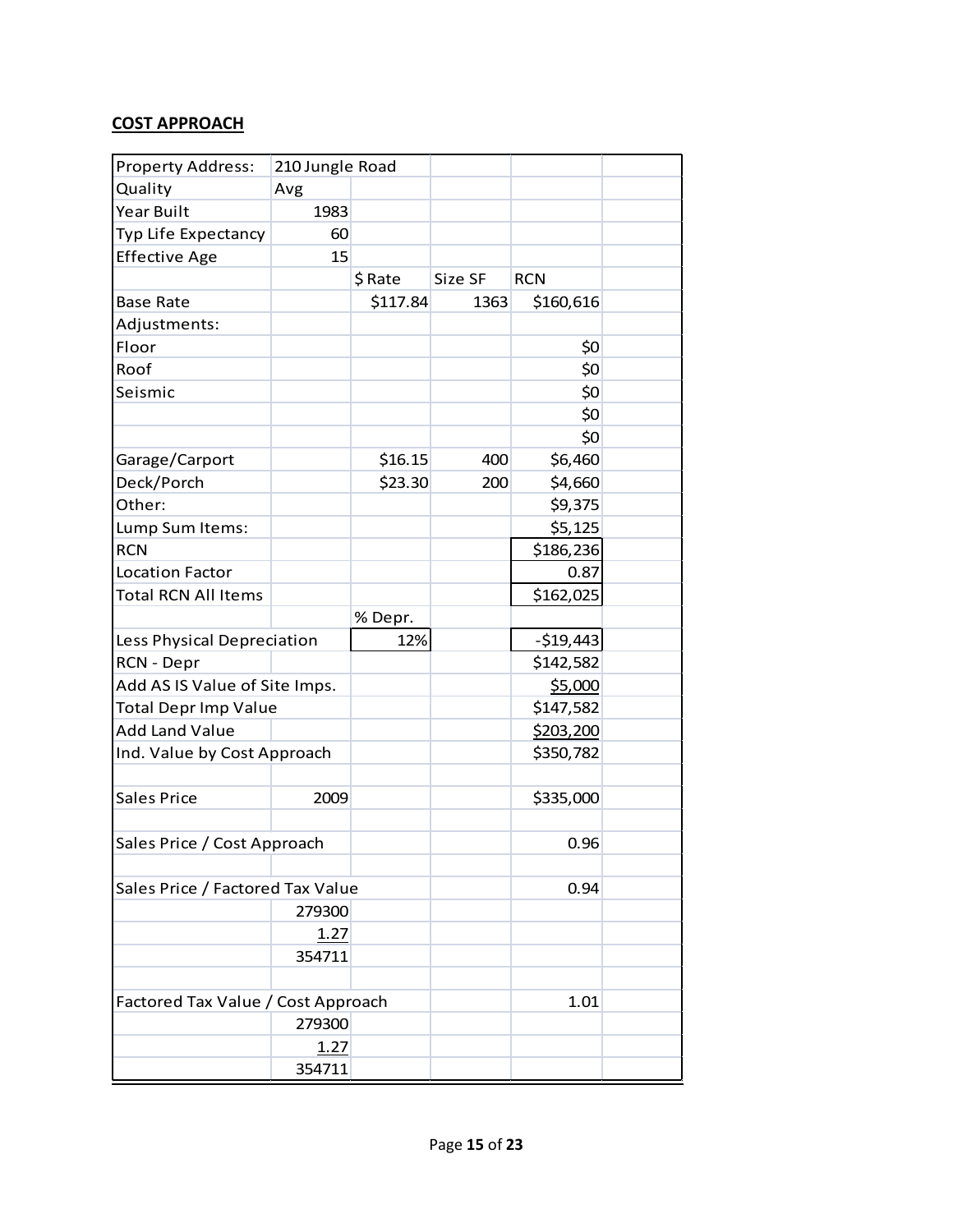| <b>Property Address:</b>           |        | 815 Cheehaw Street |         |            |  |
|------------------------------------|--------|--------------------|---------|------------|--|
| Quality                            | Avg    |                    |         |            |  |
| Year Built                         | 1970   |                    |         |            |  |
| Typ Life Expectancy                | 60     |                    |         |            |  |
| <b>Effective Age</b>               | 30     |                    |         |            |  |
|                                    |        | \$ Rate            | Size SF | <b>RCN</b> |  |
| <b>Base Rate</b>                   |        | \$126.31           | 892     | \$112,669  |  |
| Adjustments:                       |        |                    |         |            |  |
| Floor                              |        |                    |         | \$0        |  |
| Roof                               |        |                    |         | \$0        |  |
| Seismic                            |        |                    |         | \$0        |  |
|                                    |        |                    |         | \$0        |  |
|                                    |        |                    |         | \$0        |  |
| Garage/Carport                     |        |                    |         | \$0        |  |
| Deck/Porch                         |        | \$23.30            | 152     | \$3,542    |  |
| Other:                             |        |                    |         | \$18,750   |  |
| Lump Sum Items:                    |        |                    |         | \$5,125    |  |
| <b>RCN</b>                         |        |                    |         | \$140,085  |  |
| <b>Location Factor</b>             |        |                    |         | 0.87       |  |
| <b>Total RCN All Items</b>         |        |                    |         | \$121,874  |  |
|                                    |        | % Depr.            |         |            |  |
| Less Physical Depreciation         |        | 31%                |         | $-537,781$ |  |
| RCN - Depr                         |        |                    |         | \$84,093   |  |
| Add AS IS Value of Site Imps.      |        |                    |         | \$5,000    |  |
| <b>Total Depr Imp Value</b>        |        |                    |         | \$89,093   |  |
| <b>Add Land Value</b>              |        |                    |         | \$228,600  |  |
| Ind. Value by Cost Approach        |        |                    |         | \$317,693  |  |
|                                    |        |                    |         |            |  |
| <b>Sales Price</b>                 | 2009   |                    |         | \$294,000  |  |
|                                    |        |                    |         |            |  |
| Sales Price / Cost Approach        |        |                    |         | 0.93       |  |
|                                    |        |                    |         |            |  |
| Sales Price / Factored Tax Value   |        |                    |         | 0.99       |  |
|                                    | 233500 |                    |         |            |  |
|                                    | 1.27   |                    |         |            |  |
|                                    | 296545 |                    |         |            |  |
|                                    |        |                    |         |            |  |
| Factored Tax Value / Cost Approach |        |                    |         | 0.93       |  |
|                                    | 233500 |                    |         |            |  |
|                                    | 1.27   |                    |         |            |  |
|                                    | 296545 |                    |         |            |  |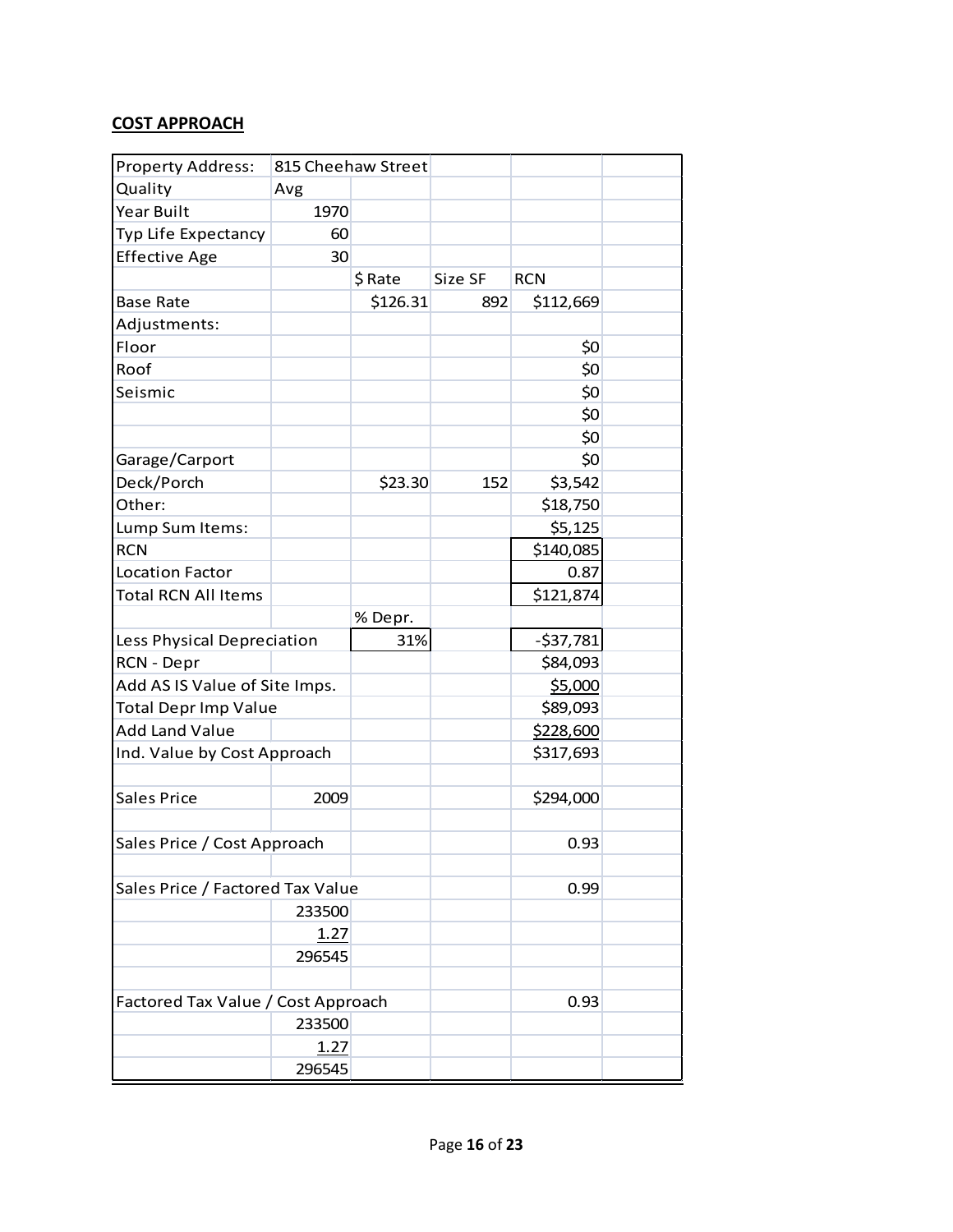| <b>Property Address:</b>           | 810 Dawhoo Street |          |         |            |  |
|------------------------------------|-------------------|----------|---------|------------|--|
| Quality                            | Avg               |          |         |            |  |
| Year Built                         | 1977              |          |         |            |  |
| Typ Life Expectancy                | 60                |          |         |            |  |
| <b>Effective Age</b>               | 30                |          |         |            |  |
|                                    |                   | \$ Rate  | Size SF | <b>RCN</b> |  |
| <b>Base Rate</b>                   |                   | \$117.84 | 1447    | \$170,514  |  |
| Adjustments:                       |                   |          |         |            |  |
| Floor                              |                   |          |         | \$0        |  |
| Roof                               |                   |          |         | \$0        |  |
| Seismic                            |                   |          |         | \$0        |  |
|                                    |                   |          |         | \$0        |  |
|                                    |                   |          |         | \$0        |  |
| Garage/Carport                     |                   | \$16.15  | 400     | \$6,460    |  |
| Deck/Porch                         |                   | \$23.30  | 200     | \$4,660    |  |
| Other:                             |                   |          |         | \$18,750   |  |
| Lump Sum Items:                    |                   |          |         | \$5,125    |  |
| <b>RCN</b>                         |                   |          |         | \$205,509  |  |
| <b>Location Factor</b>             |                   |          |         | 0.87       |  |
| <b>Total RCN All Items</b>         |                   |          |         | \$178,793  |  |
|                                    |                   | % Depr.  |         |            |  |
| Less Physical Depreciation         |                   | 31%      |         | $-555,426$ |  |
| RCN - Depr                         |                   |          |         | \$123,367  |  |
| Add AS IS Value of Site Imps.      |                   |          |         | \$5,000    |  |
| <b>Total Depr Imp Value</b>        |                   |          |         | \$128,367  |  |
| <b>Add Land Value</b>              |                   |          |         | \$254,400  |  |
| Ind. Value by Cost Approach        |                   |          |         | \$382,767  |  |
| <b>Sales Price</b>                 | 2009              |          |         | \$303,000  |  |
|                                    |                   |          |         |            |  |
| Sales Price / Cost Approach        |                   |          |         | 0.79       |  |
|                                    |                   |          |         |            |  |
| Sales Price / Factored Tax Value   |                   |          |         | 0.88       |  |
|                                    | 270000            |          |         |            |  |
|                                    | 1.27              |          |         |            |  |
|                                    | 342900            |          |         |            |  |
|                                    |                   |          |         |            |  |
| Factored Tax Value / Cost Approach |                   |          |         | 0.90       |  |
|                                    | 270000            |          |         |            |  |
|                                    | 1.27              |          |         |            |  |
|                                    | 342900            |          |         |            |  |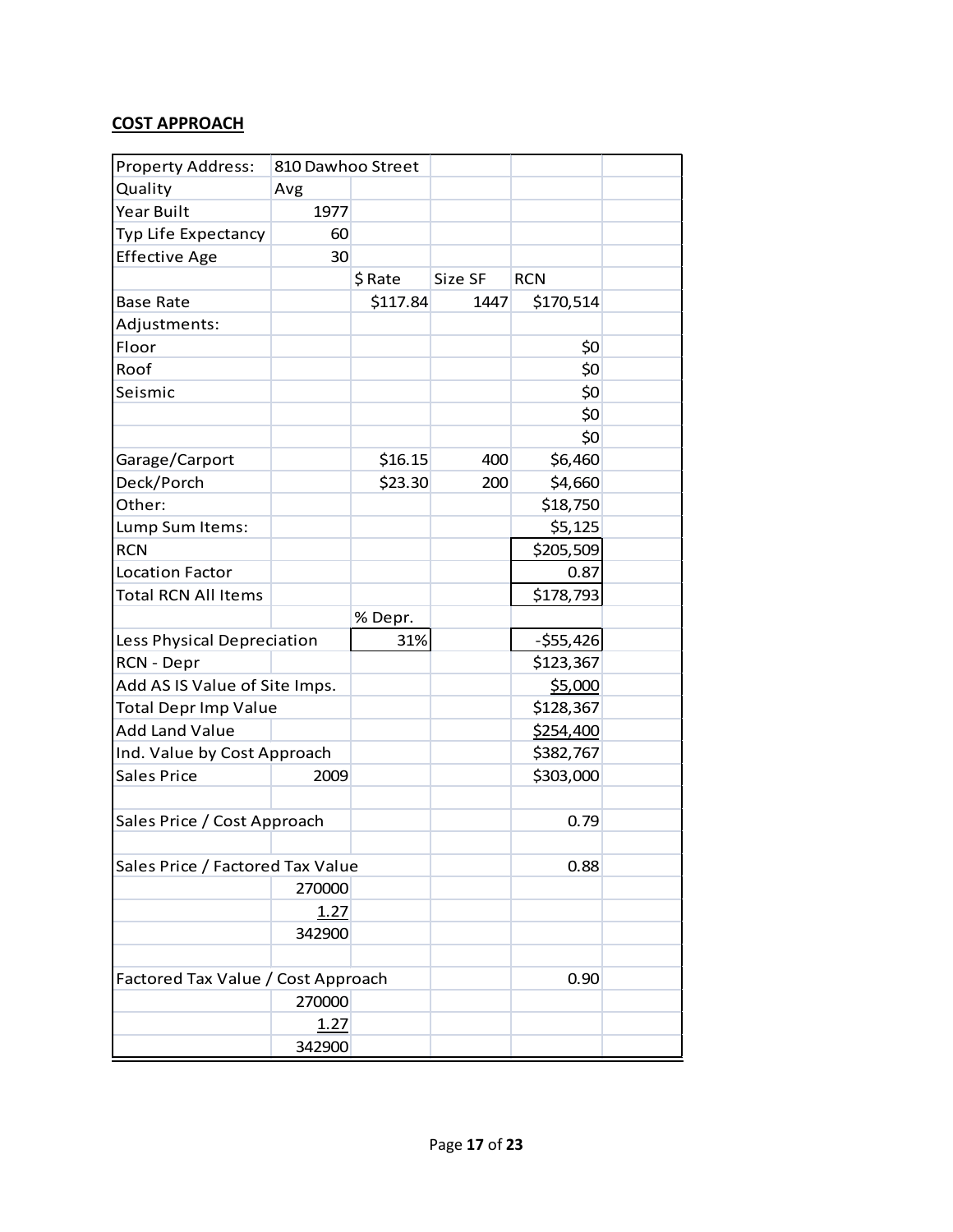| PIN#    | Address                           |          |           | Sales \$/Cost Sales \$/Factored Factored Tax Value / Cost |
|---------|-----------------------------------|----------|-----------|-----------------------------------------------------------|
|         |                                   | Approach | Tax Value | Approach                                                  |
|         | 352-12-00-292 538 Oristo Ridge Rd | 0.96     | 1.10      | 0.88                                                      |
|         | 357-06-00-130 1216 Nancy Street   | 0.88     | 0.98      | 0.90                                                      |
|         | 357-09-00-137 2202 Myrtle Street  | 0.97     | 1.05      | 0.92                                                      |
|         | 354-12-00-020 2303 Murray Street  | 0.94     | 0.96      | 0.98                                                      |
|         | 357-03-00-021 419 Palmetto Blvd   | 0.97     | 0.94      | 1.04                                                      |
|         | 356-15-00-074 202 Jungle Road     | 1.03     | 0.98      | 1.06                                                      |
|         | 357-05-00-176 52 Windsor Court    | 1.00     | 0.98      | 1.02                                                      |
|         | 356-15-00-070 210 Jungle Road     | 0.96     | 0.94      | 1.01                                                      |
|         | 357-06-00-055 815 Cheehaw Street  | 0.93     | 0.99      | 0.93                                                      |
|         | 357-06-00-051 810 Dawhoo Street   | 0.79     | 0.88      | 0.90                                                      |
|         |                                   |          |           |                                                           |
| Average |                                   | 0.94     | 0.98      | 0.96                                                      |
| Median  |                                   | 0.96     | 0.98      | 0.96                                                      |

#### **SUMMARY OF REPLACEMENT COST NEW LESS PHYSICAL DEPRECIATION**

#### **CONCLUSION: AVERAGE AND MEDIAN**

*"Sales Price / Cost Approach"* = Sales price is under the cost approach (<1.00) which means the cost approach is too high, possibly due to the land value estimates.

*"Sales Price / Factored Tax Value"* = Sales price is under the factored tax value (<1.00) which means the 1.27 factor might be too high.

*"Factored Tax Value / Cost Approach"* = 1.27 factored tax value is slightly less than the calculated cost approach (<1.00) which implies the cost approach might be too high, possibly due to the land value estimates.

Overall, the different ratio comparisons are close enough to 1.00 for the purpose of this analysis. Some ratios show the land value (factored) may be too high. Others show the Marshall and Swift cost approach may be too high. Most weight is placed on the original improved and vacant land sales ratio on pages 5 and 6 which support the original 1.27 average factor.

Attached is a spreadsheet showing all tax appraised values for each PIN and property record card from the pdf file that was supplied by SAM and SAC on the list of 530 tax parcels given in the various reaches. There are a number of PINs with no improvement values on the property record card, there the "RCN less Phys Depr Tax Assessor" column will be blank.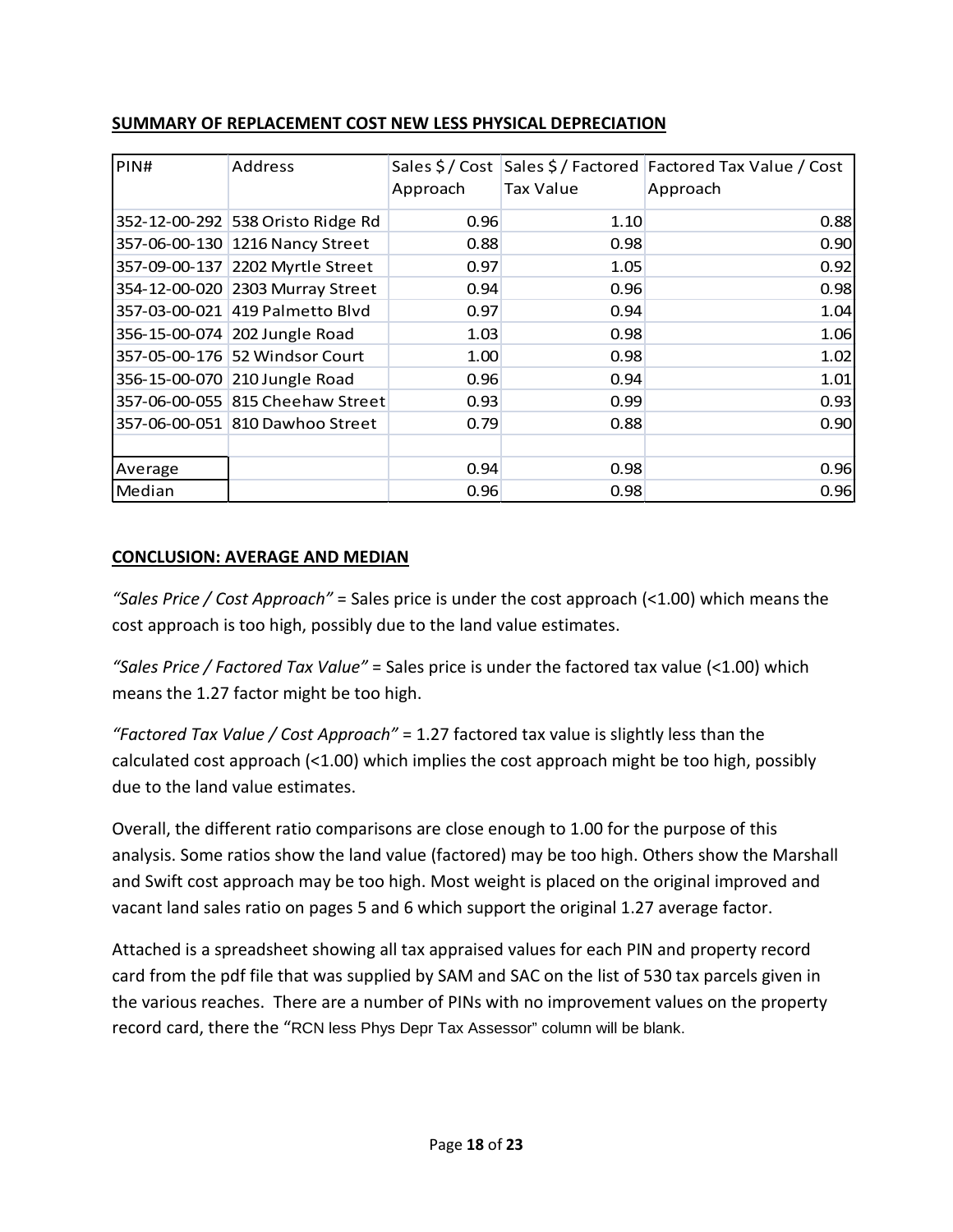#### **DETERMINATION OF THE Near Shore Land Values**

To compare the tax assessor's values to present values, I took a sample of 12 recent land sales and manually calculated their cost per square foot. The source used was from the Multi-Listing Services. The following are 12 different land sales within the boundaries and how the price per square foot was determined.

#### **FORMULA: Sales Price / Lot Size = Price Per Square Foot**

Using the recent vacant land sales calculations the average price per square foot is **\$19.76.**

Using the recent vacant land sales calculations the median price per square foot is **\$16.78.**

#### **LAND: PRICE PER SQUARE FOOT**

| PIN#                       | Address                           | Sales \$ | Lot Size | \$ Per Sq Ft |
|----------------------------|-----------------------------------|----------|----------|--------------|
|                            | 354-12-00-316 B3 King Cotton Rd   | 118,500  | 11,326   | \$10.46      |
|                            | <b>B5 Oristo Ridge Rd</b>         | 115,000  | 10,890   | \$10.56      |
| 357-05-00-250 74 Rice Lane |                                   | 200,000  | 18,292   | \$10.93      |
|                            | 357-05-00-037 1405 Jungle Rd      | 150,000  | 10,890   | \$13.77      |
|                            | 357-02-00-010 505 Jungle Shores   | 330,000  | 21,780   | \$15.15      |
|                            | 354-08-00-520 2 Club Cottage Rd   | 139,000  | 9,148    | \$15.19      |
|                            | 354-12-00-185 3107 Myrtle Street  | 200,000  | 10,890   | \$18.37      |
| 354-08-00-405 7 Heron Cove |                                   | 240,000  | 10,890   | \$22.04      |
|                            | 354-12-00-185 3107 Myrtle Street  | 250,000  | 11,326   | \$22.07      |
|                            | 354-12-00-043 2404 Murray Street  | 274,000  | 10,890   | \$25.16      |
|                            | 357-01-00-012 3901 Lybrand Street | 300,000  | 9,148    | \$32.79      |
|                            | 357-06-00-029 710 Palmetto Blvd   | 425,000  | 10,454   | \$40.65      |
|                            |                                   |          |          |              |
| Average                    |                                   |          |          | \$19.76      |
| Median                     |                                   |          |          | \$16.78      |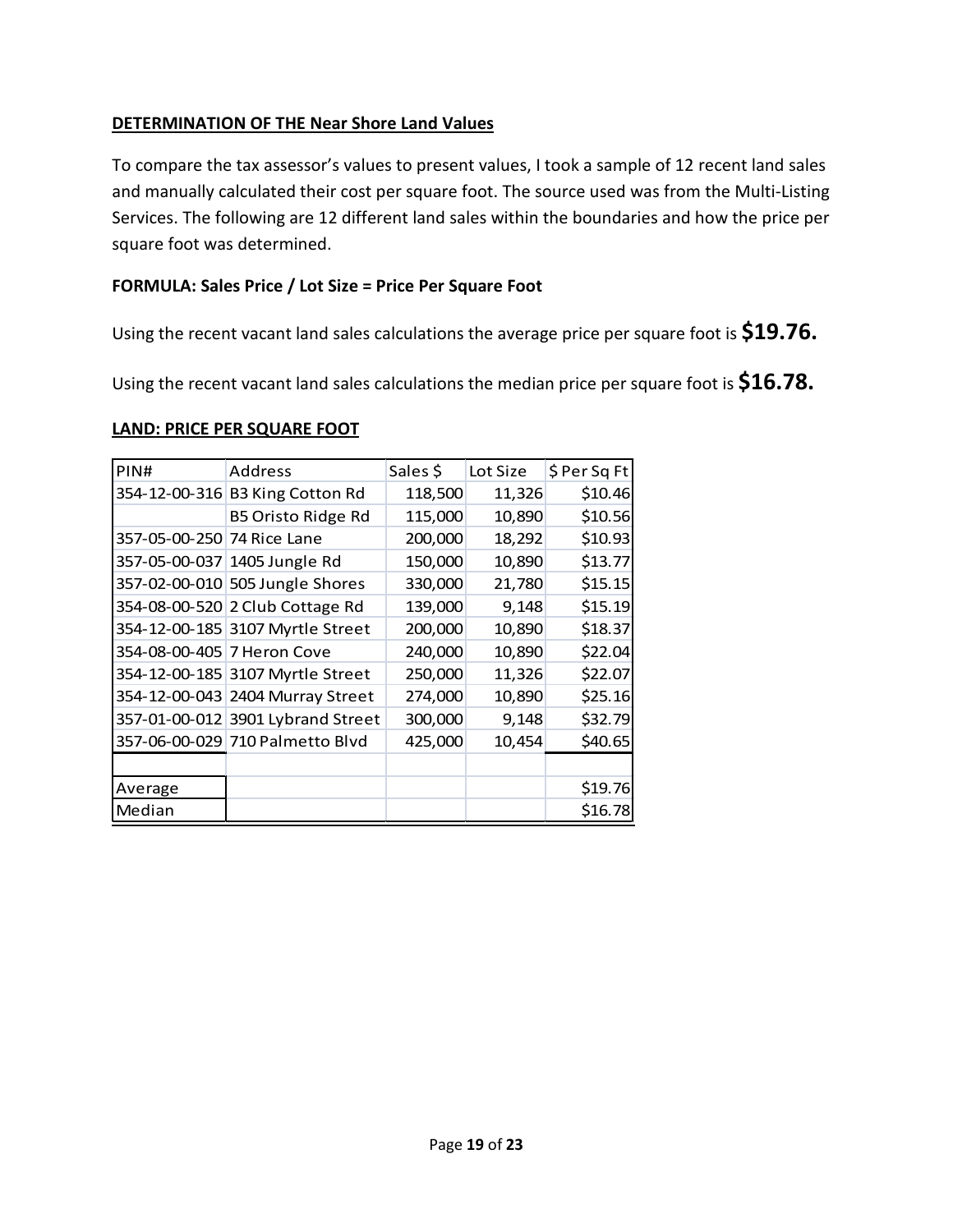#### **PUBLIC BEACH ACCESS BOARDWALKS**

The source used to determine the number and locations of the Beach Access Boardwalks was the Town of Edisto Beach Local Comprehensive Beach Management Plan. There are a total of 9 boardwalks. I physically inspected the boardwalks. The dimensions of the boardwalks are generally 6' X 40' making them a total of 240 square feet. The following table the 9 boardwalk locations.

| Location                | <b>Dimensions</b> | <b>Total Square Feet</b> |
|-------------------------|-------------------|--------------------------|
| <b>Lybrand Street</b>   | 6' X 40'          | 240.00                   |
| <b>Catherine Street</b> | 6' X 40'          | 240.00                   |
| <b>Edings Street</b>    | $6'$ X 40'        | 240.00                   |
| <b>Billow Street</b>    | 6' X 40'          | 240.00                   |
| <b>Mikell Street</b>    | 6' X 40'          | 240.00                   |
| Louise Street           | 6' X 40'          | 240.00                   |
| <b>Ebb Tide Street</b>  | 6' X 40'          | 240.00                   |
| Yacht Club Road         | 6' X 40'          | 240.00                   |
| Yacht Club Road         | 6' X 40'          | 240.0                    |

#### **BOARDWALK LOCATIONS AND DIMENSIONS**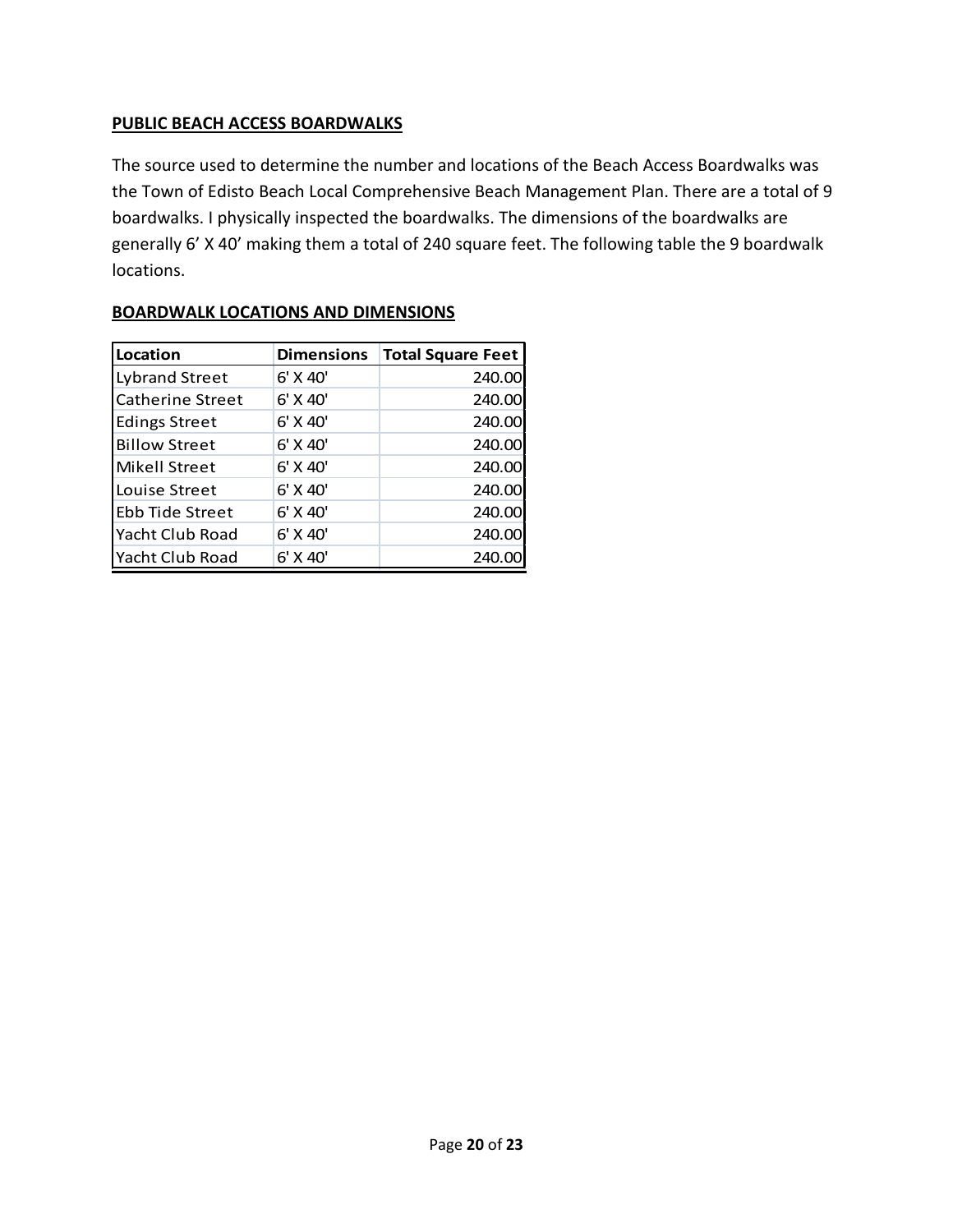#### **CONCLUSION**

In conclusion, to update the current tax values, the quotient (or Factor) for the percentage the tax value is from the current sale price was determined, the structure values using the cost approach were determined, compared the tax assessor's values to present values, and determined the number, dimensions and locations of the beach access boardwalks.

After analyzing extensive sales data, county data, assessor's interviews, and applying the Marshall & Swift Cost Handbook, it is the appraiser's opinion the Edisto Beach Structure Inventory Analysis is as follows:

The county appraised tax values require a factor of **1.27** to equate to the current sales data, which reflects the current RCN less depreciation plus land value.

The recent vacant land sales calculations the **average** price per square foot is **\$19.76.**

The recent vacant land sales calculations the **median** price per square foot is **\$16.78.**

The Structured Inventory Analysis attached shows a factored RCN less physical depreciation improvement total = **\$101,836,982**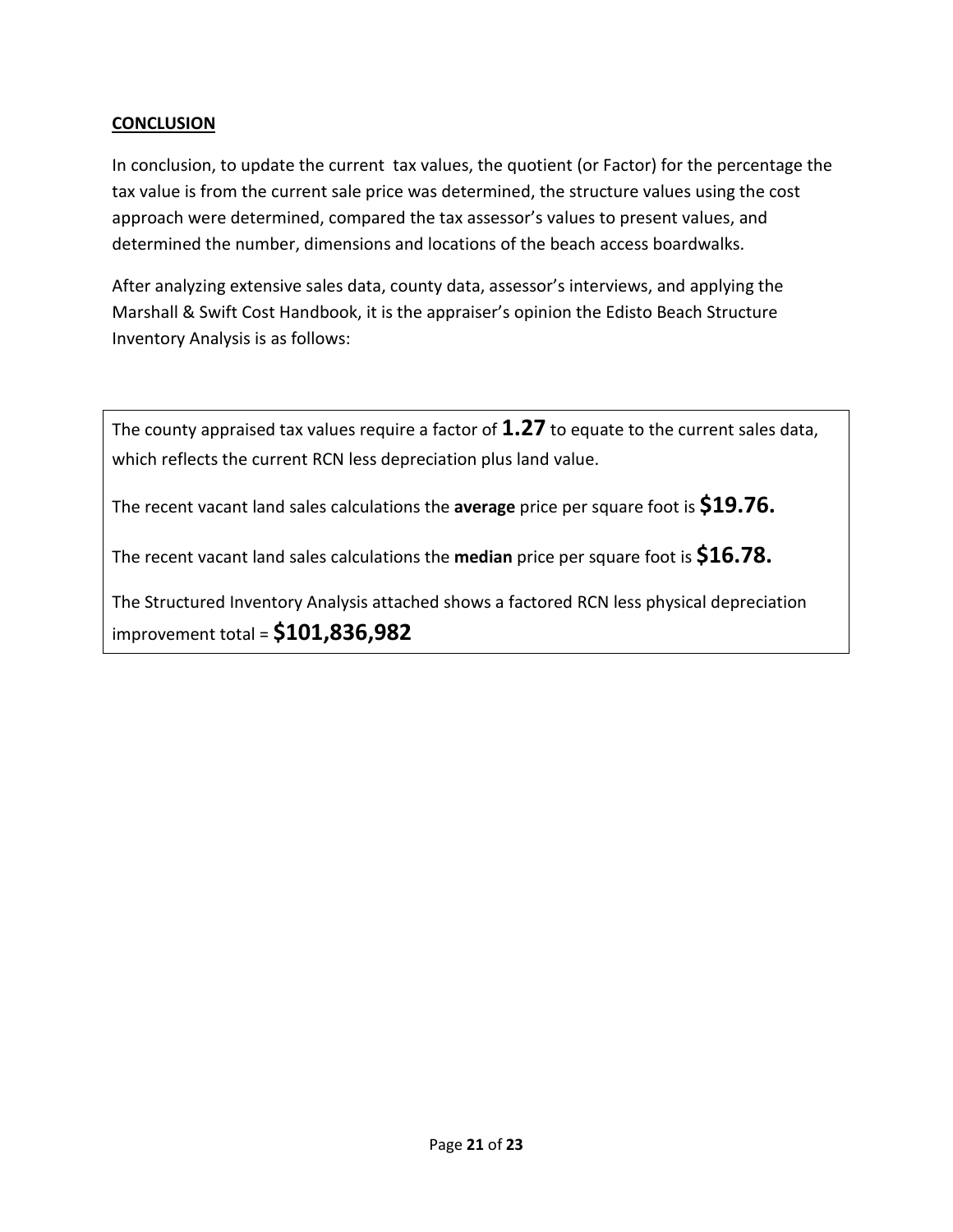Andrew W. Capwell

Andrew Capwell Date: 9/2/2010

U.S. Army Corps of Engineers

Savannah District

**Staff Appraiser** 

Michael V. Lawless

- Luchare 9/2/10  $M_{\odot}$ 

U.S. Army Corps of Engineers Savannah District **Chief Appraiser**